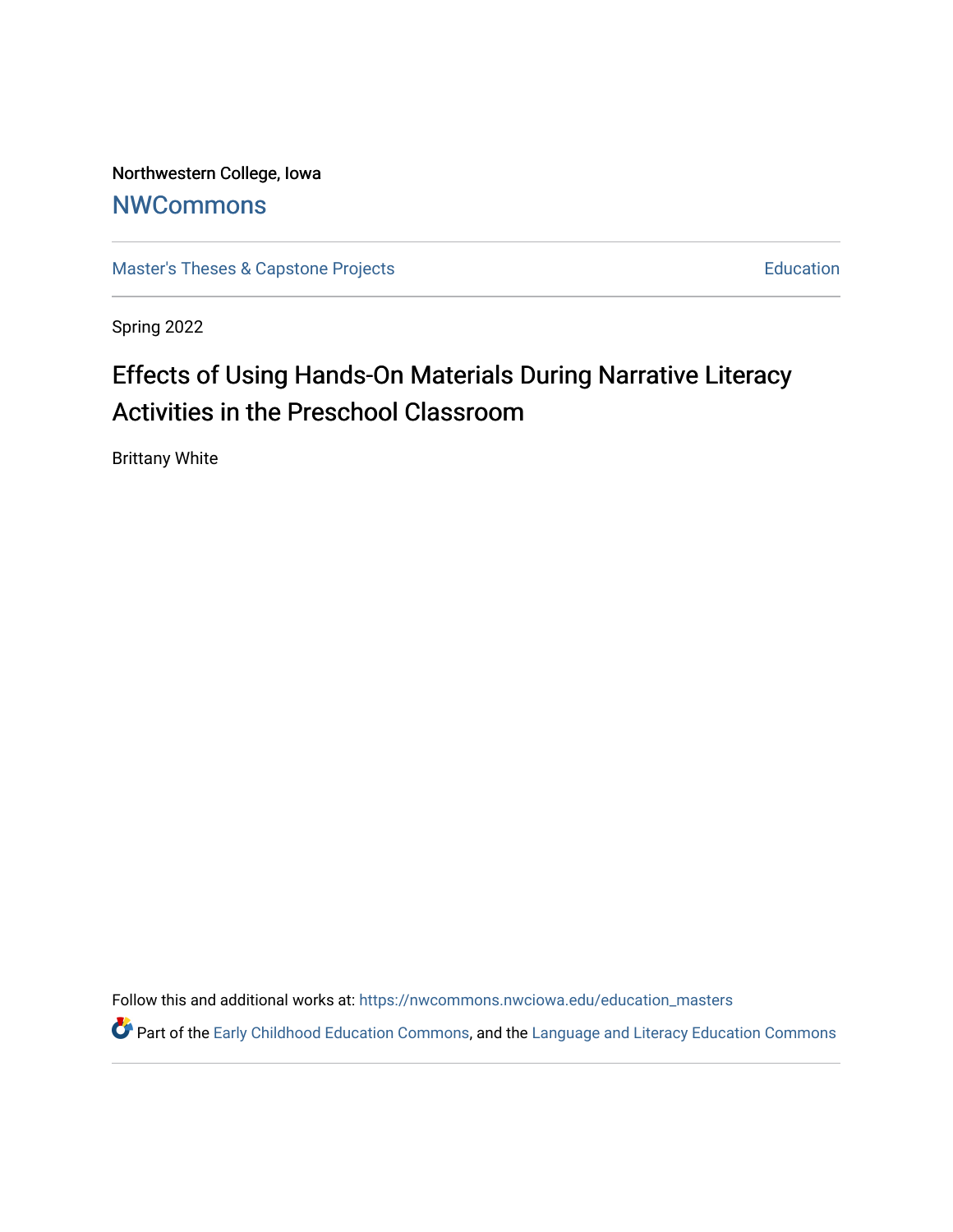Effects of Using Hands-On Materials During Narrative Literacy Activities in the Preschool

Classroom

Brittany White

Northwestern College

An Action Research Project Presented in Partial Fulfillment of the Requirements For the Degree of Master of Education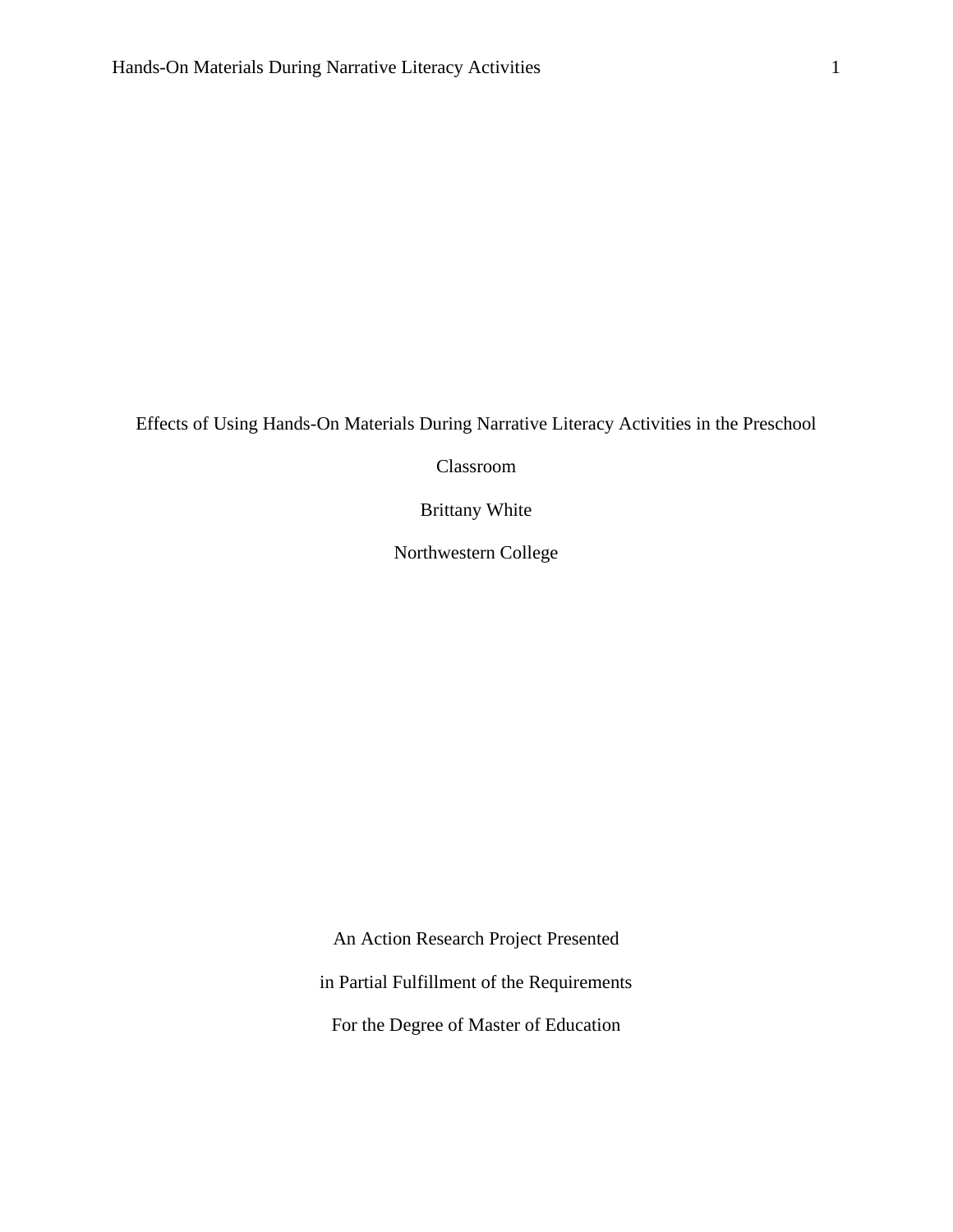#### Abstract

<span id="page-2-0"></span>Hands-on learning has been long studied for its effectiveness in accelerating student outcomes and increasing student engagement. The present study focuses on the use of hands-on, interactive materials during narrative literacy activities for seventeen preschool students in an urban, Midwest city. Through implementation of an intervention involving students manipulating hands-on materials during a large group read aloud, findings indicate 94% of students made growth in the area of story comprehension between pre and post assessment and 64% of students reached proficiency after intervention. Overall, this study improves our awareness of the benefits of using hands-on, interactive activities with preschool students during narrative literacy activities.

*Keywords: hands-on, interactive learning, engagement strategies, literacy, preschool*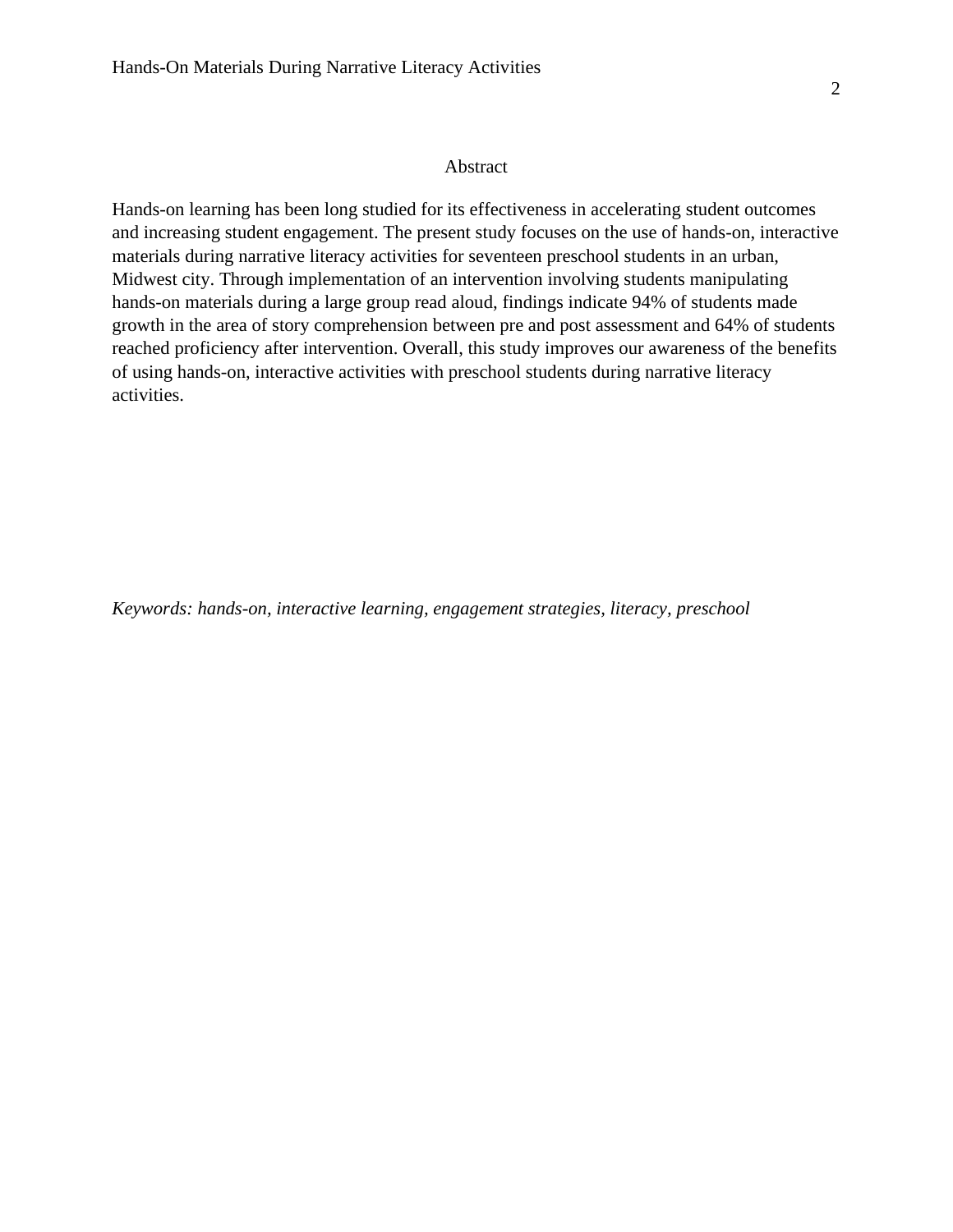# Table of Contents

| Effective Classroom Management Leads to Student Engagement7 |  |
|-------------------------------------------------------------|--|
|                                                             |  |
|                                                             |  |
|                                                             |  |
|                                                             |  |
|                                                             |  |
|                                                             |  |
|                                                             |  |
|                                                             |  |
|                                                             |  |
|                                                             |  |
|                                                             |  |
|                                                             |  |
|                                                             |  |
|                                                             |  |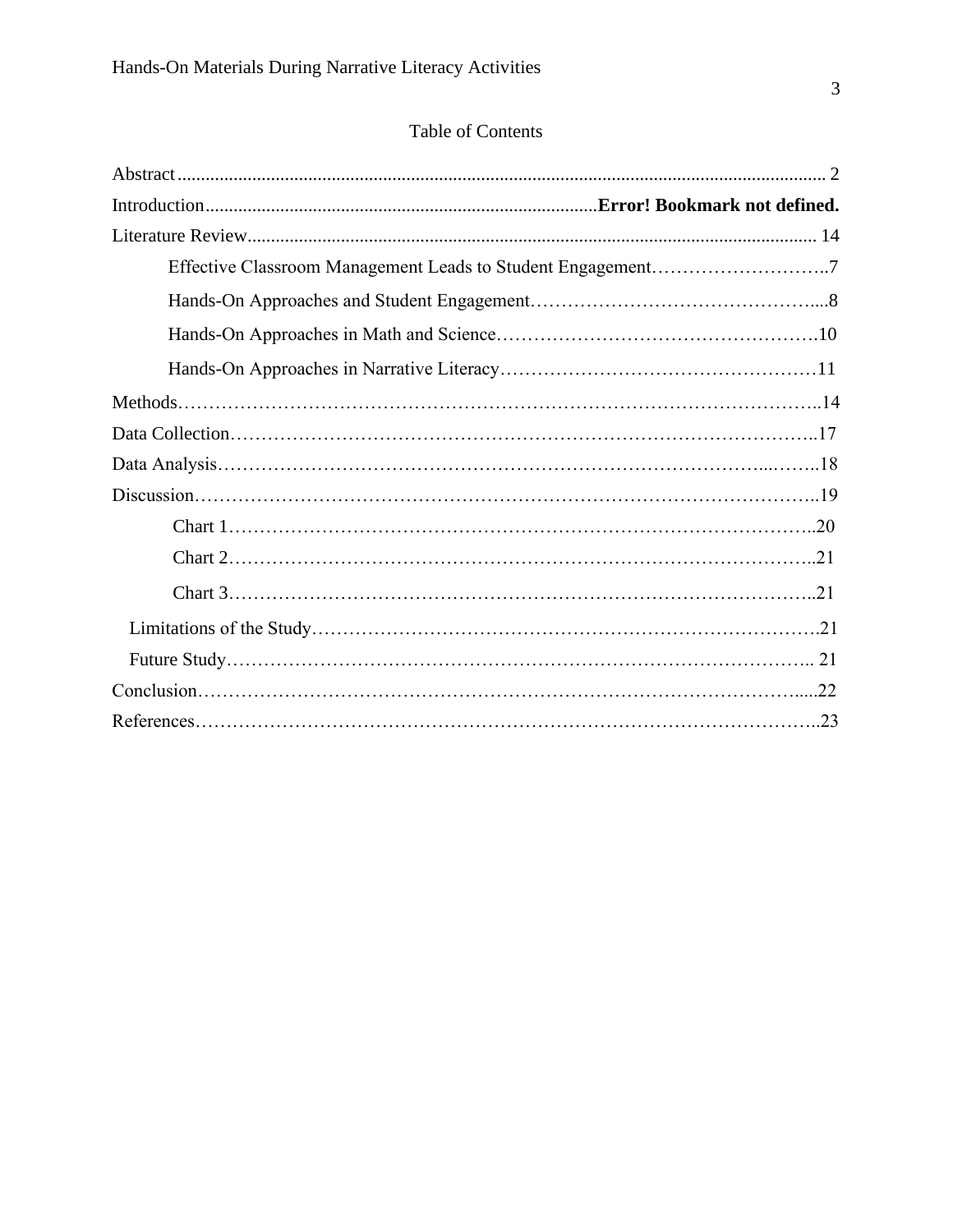# Effects of Using Hands-On Materials During Narrative Literacy Activities in the Preschool Classroom

Each day, in schools around the world, teachers strive to determine which educational practices are most likely to support young students in the subject of narrative literacy. Though it is known students who are proficient in narrative literacy skills at a young age are directly linked to having higher rates of success in the areas of decoding, comprehension, and writing (Spencer et al, 2015), not much is known about how to best support young children in the areas of narrative literacy and comprehension. A wide breadth of research has been completed on engaging young children in the areas of mathematics and science. Young students who are taught math and science concepts in an environment abundant in hands-on opportunities and manipulatives learn more than students who simply listen to the content (Jung, Brown, & Karp, 2014). However, there is a lack of research around engaging young students in the area of narrative literacy and comprehension. This leads to teachers grasping at straws to find the best instructional strategies to keep young children engaged in the work of narrative literacy. The impact is two-fold. Students are not actively engaged in learning during narrative literacy activities, and students are not exhibiting learning outcomes equivalent of grade level standards.

The purpose of this action research project is to determine if the use of hands-on, interactive materials with preschool students during narrative literacy activities increases both student engagement and comprehension. The hypothesized outcomes include students who use hands-on, interactive materials during narrative literacy activities will be more engaged while learning and will have increased learning outcomes in the area of story comprehension. The hope is knowledge gained through reading this action research project will improve student engagement and outcomes in the area of active student engagement during narrative literacy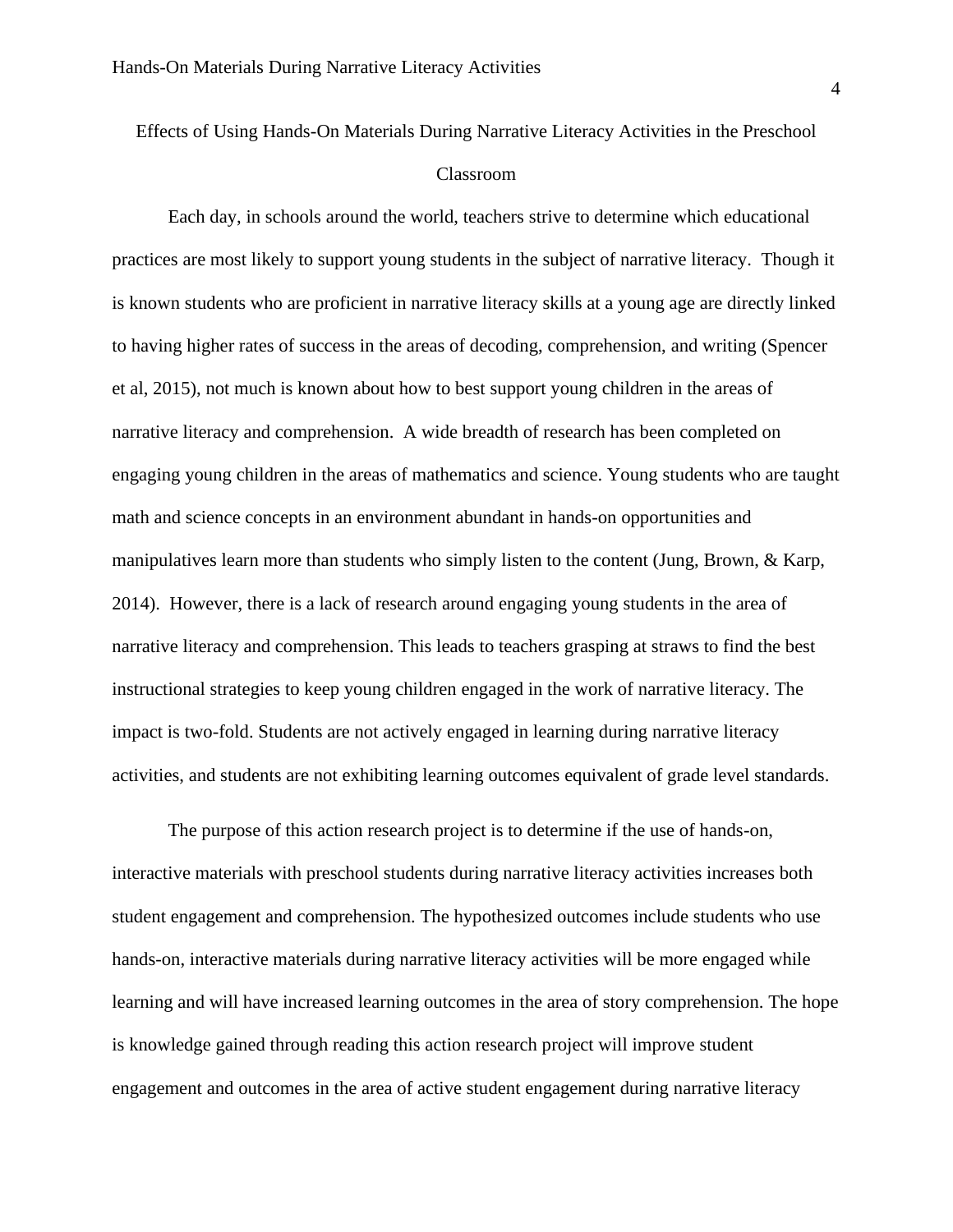activities in early childhood classrooms. The impact of students using hands-on, interactive materials during narrative literacy instruction is students becoming more engaged and are able to recall more information about story events and characters (Marley & Szabo, 2010).

Research studies for this action research project were found in the databases in the DeWitt Library of Northwestern College. Studies published in the last ten years in a peerreviewed journal were considered. Studies covering the areas of early childhood education, use of hands-on learning materials, STEM education in early childhood, narrative literacy, methods of increasing student engagement, and engaging students with special needs were studied. Twenty studies were selected that best supported the current action research and provided a working base of knowledge around using hands-on materials to increase engagement and outcomes during learning activities with young students.

Principal findings of the action research study are use of hands on, interactive materials with preschool students during narrative literacy activities increases student outcomes in the area of comprehension and use of such materials improves student engagement. There have been many research studies done on the effects of engaging students in hands-on learning during math and science instruction, but there is a gap in the research as it applies to use of the strategy during narrative literacy with preschool aged children. Though this gap still exists, this action research study will be an informative first step for teachers in the early childhood field who are searching for ways to best serve their students in the area of narrative literacy. This action research supports evidence of students learning best, and being more deeply engaged, when they are more actively engaged in learning. When students are engaged through hands-on, interactive materials during narrative literacy activities, they comprehend and retain more than students who are not.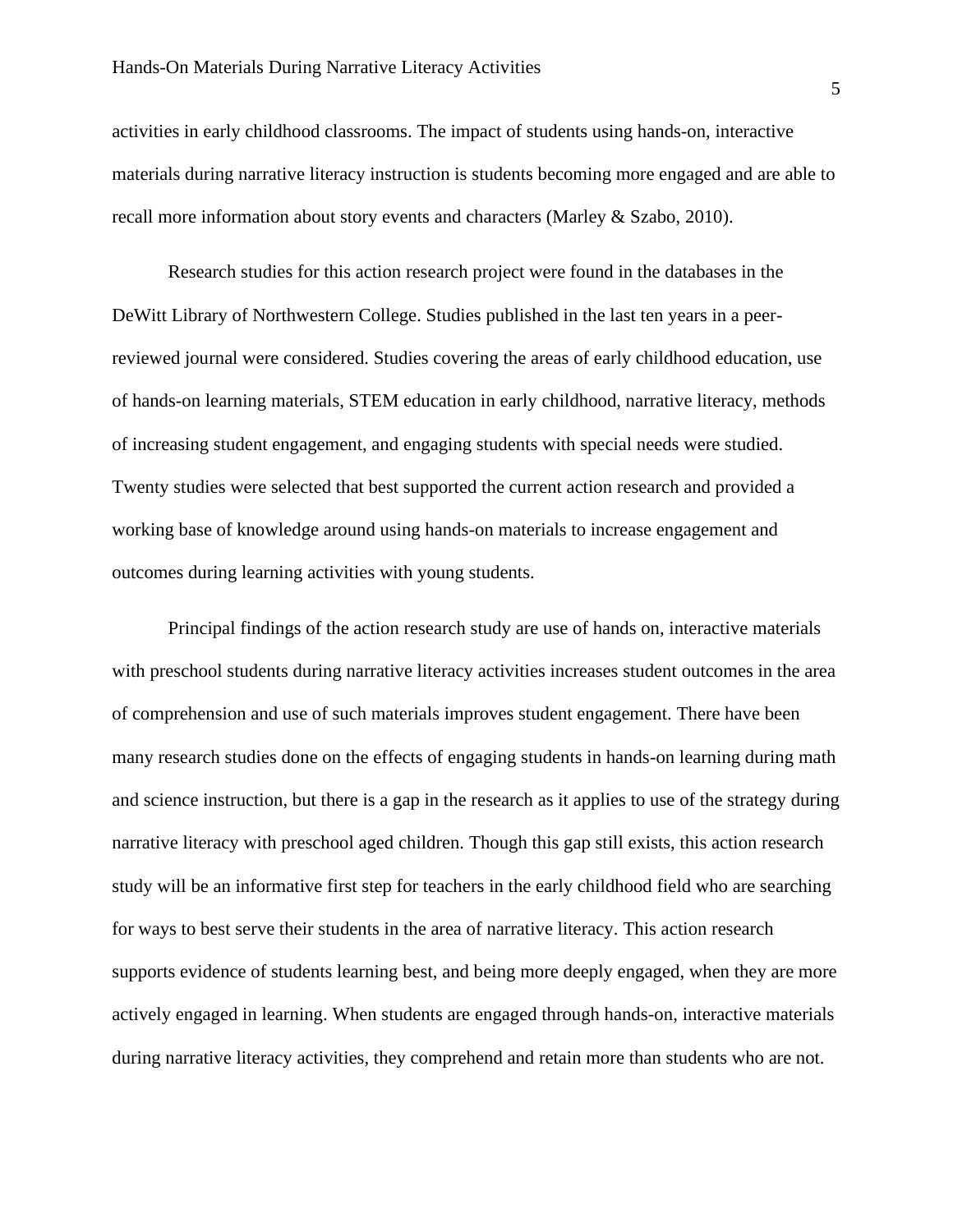Many studies will be reviewed which support the hypothesis of students showing higher levels of engagement and achieving higher academic outcomes through use of hands-on activities and purposeful engagement strategies. To begin, studies focusing on effective classroom management strategies will be discussed. Increased student engagement is often a purposeful teaching practice deeply intertwined with effective classroom management practices. One highly recommended engagement strategy is to incorporate movement of the body, eyes, and hands into academic learning leading to studies addressing this coming next. Studies addressing the outcomes of student engagement in math and science will follow. Lastly, studies regarding narrative literacy best practices will round out the literature review. The literature review will include the following sections:

Effective Classroom Management Leads to Student Engagement Hands-On Approaches and Student Engagement Hands-On Approaches in Math and Science Hands-On Approaches in Narrative Literacy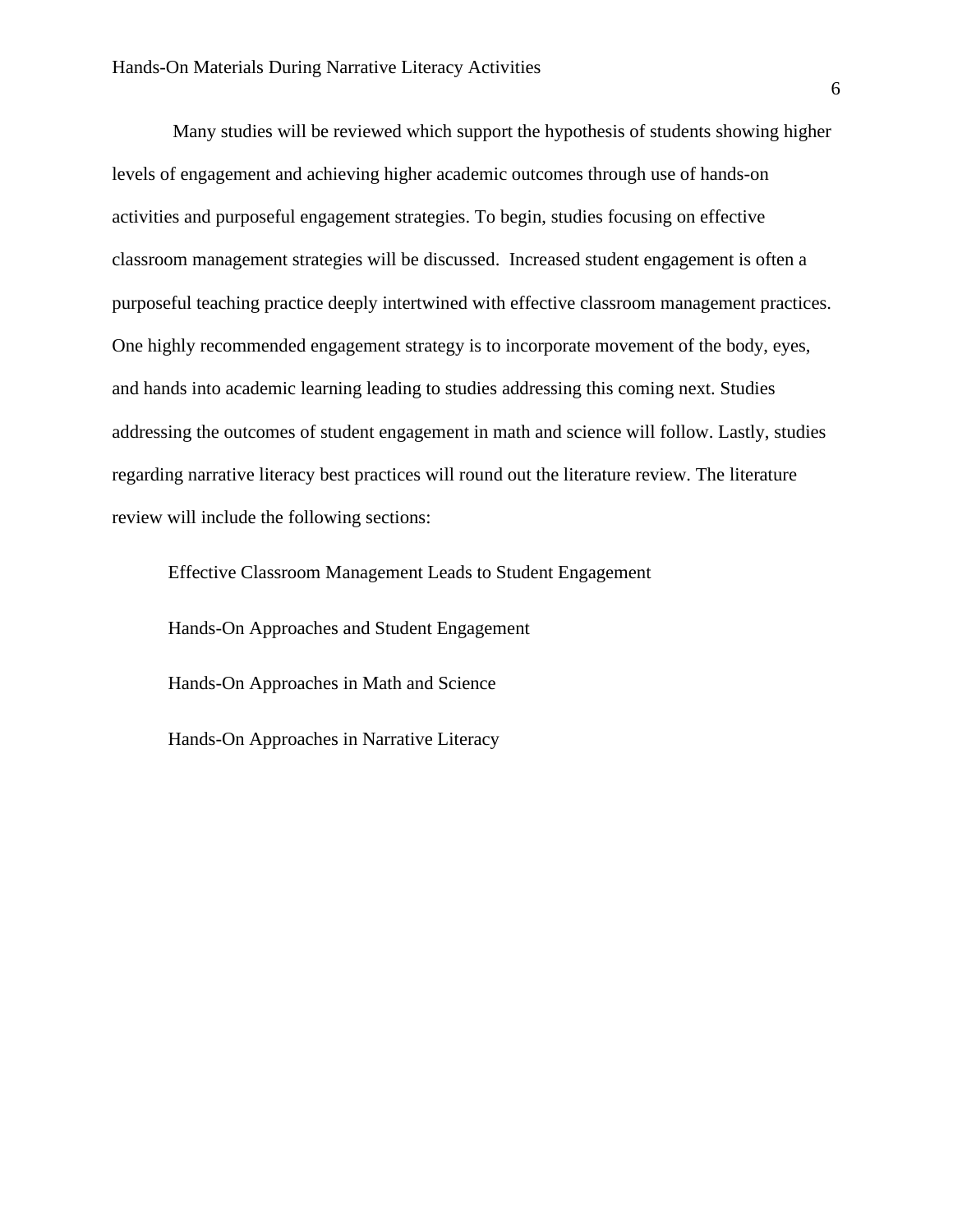#### Review of the Literature

Effective Classroom Management Leads to Student Engagement

Students enrolled in a preschool classroom are emersed in their first traditional schooling experience. Therefore, teachers of these young students must ensure the environment is rich with effective classroom management strategies that will provide students a clear understanding of their expectations during social and academic learning. In a study by Ritz, et al. (2013), teachers in classrooms across the Midwest were interviewed about their classroom management practices and systematically observed in an attempt to determine the best and most frequently used strategies for shaping the behavior of young children. The researchers found the majority of preschool teachers who participated in the study used reactive strategies such as time outs, verbal reprimands, and giving choices after a student had refused to comply more often than preventative strategies such as providing positive reinforcement, regularly reviewing expectations, and use of strategic planning of classroom materials and activities. Reactive strategies were significantly less effective in shaping student behavior. This is important because findings show "academic engagement increases as student rates of compliance increase" (Ritz, et al., 2013).

Similarly, a study by Chow et al. of 27 teachers and 70 Kindergarten students "revealed teacher classroom management predicted students' letter sound fluency at the end of the school year" (2020). Students with teachers who had poor classroom management skills had lower letter sound fluency at the end of their Kindergarten school year than students who had teachers who used effective classroom management styles. Researchers cited the importance of teachers' ability to monitor and prevent as well as redirect undesirable student behavior.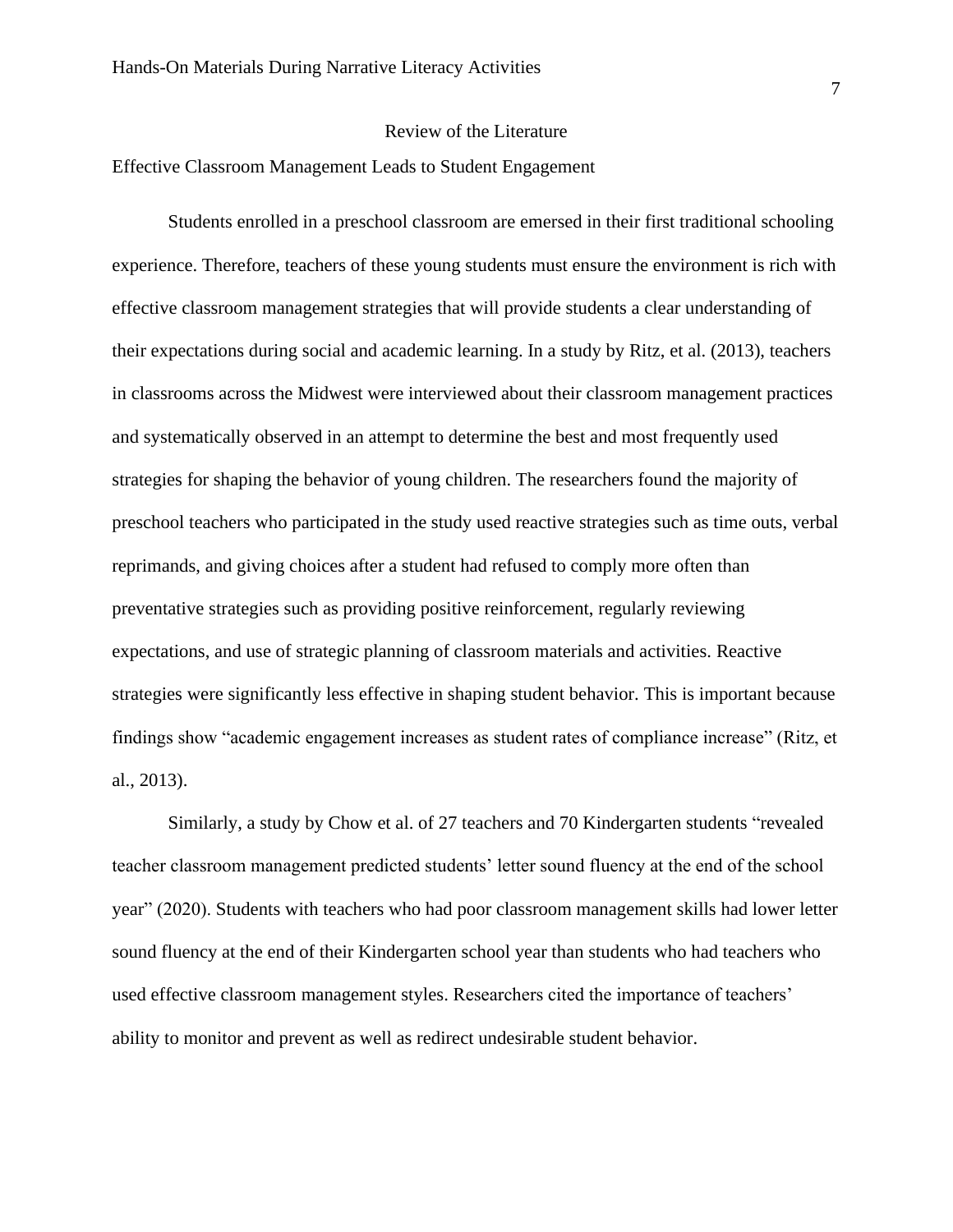In order to find effective ways to support students with unexpected behaviors, Harvey, Dunlap, & McKay (2021) studied the effects of using structured support for young children with behavior concerns through preventing the behaviors from occurring in the first place and teaching effective replacement behaviors. Findings supported the work of Ritz et al., 2013, further cementing the importance of using preventative strategies as part of effective classroom management. When teachers used systematic methods of preventing behaviors such as visuals, pre-teaching, engaging materials, and positive praise, all students participating in the study saw a decrease in undesirable behaviors and "an increase in pro-social behaviors" (Harvey, Dunlap, & McKay, 2021).

Information from the recent study by Infurna (2020), in which researchers interviewed preschool teachers to determine the most important qualities to a successful preschool classroom, also highlights the importance of building strong relationships with children and tailoring instruction to meet students' individual needs when building a classroom management plan. Another study by Cabell et al. (2022) interviewed 314 preschool teachers and concluded teachers are most effective during large group times. Effective classroom management at the preschool level can be complex; however, the work of Chow et al., Infurna, Harvey, Dunlap, & McKay, and Ritz et al. point to the overwhelming benefits of classroom management strategies emphasizing high student engagement and proactive approaches to meet students' needs. Hands-On Approaches and Student Engagement

Effective classroom management, however, is just the first step in ensuring students are actively engaged in learning. One way to involve students more actively in their own learning process is by use of a hands-on approach. Researchers Kosmas, Ioannou, and Retalis (2018) studied thirty-five students across five elementary classrooms as they engaged in physical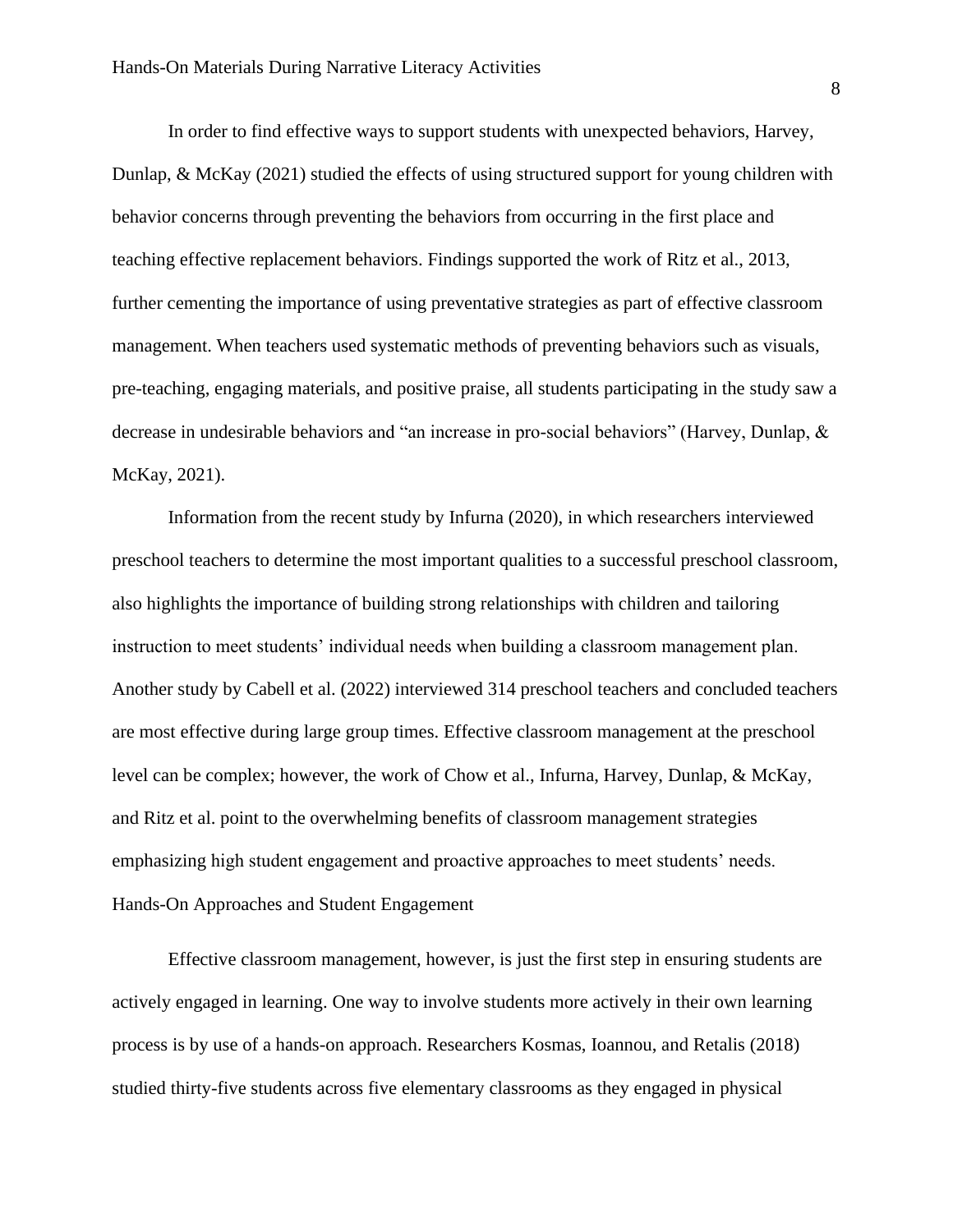movement as part of a game-based literacy learning opportunity. According to the findings, all students' time on task increased. In addition to this, students self-reported measures of motivation, self-confidence, and joy were also reported to drastically increase. Students also improved in their total word recall. According to Kosmas, Ioannou, and Retalis, "embodied learning via the use of motion-based educational games can help improve children's short-term memory" (2018). The findings seem to suggest students who engage in physical movement while learning are more highly motivated to stay on task and also have better academic outcomes.

In contrast, a study by Korbach, et al (2020) found students can be highly engaged and reap the academic benefits even when a hands-on approach is limited to tracing and hand-eye tracking strategies. The study followed sixty students as they studied for exams. Half of the participants traced and tracked information with their fingers while the other half of students were not able to use their hands while studying. Students who traced or tracked information scored higher in comprehension, identification, and terminology on the post assessment exam. Korbach, et al. explained the findings stating, "The focus of visual attention is increased for the processing of information near the hand or the fingers" (2020). In addition to simple hand-eye tracking and tracing, engagement can be taken to the next level by providing students with a graphic organizer. In a study by Colliot & Jamet (2019), students were split into group. One group made their own graphic organizer, one group was given a teacher-made graphic organizer, and one group did not use a graphic organizer. Students using graphic organizers did better than students who did not use one. In addition, students who were given a teacher-made organizer outperformed students who made their own. This student-directed approach gives students the ability to stay focused on important materials and focus on the most important content. In other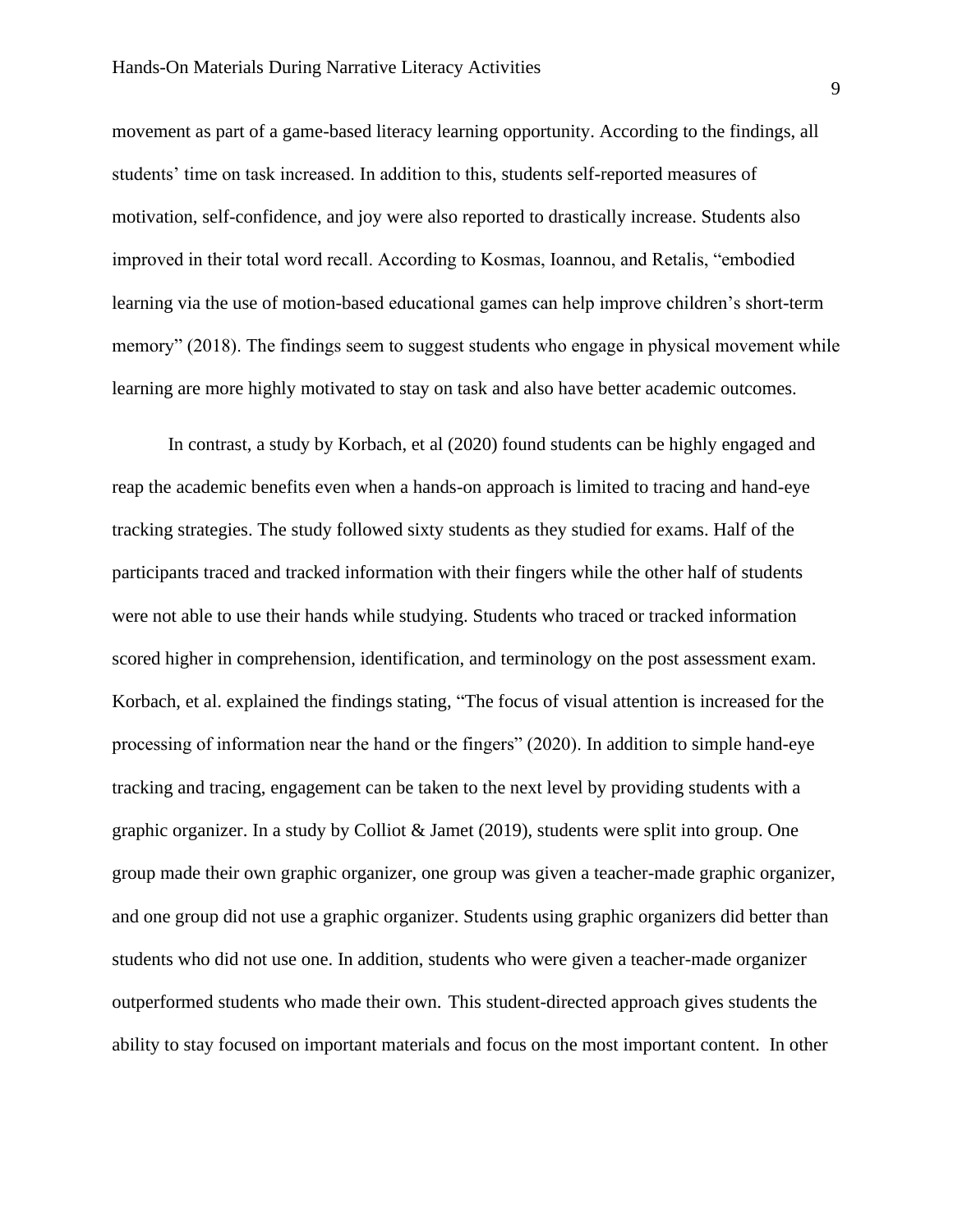words, students who use their hands and fingers during learning activities outperform students who do not.

Researchers Steinbrenner and Watson (2015) also state that for students with autism spectrum disorder, student engagement depends not only on student-directed practices, but on teacher's ability to coordinate joint engagement between the student and the teacher. In their study focused on eight teachers and twenty-five students, Steinbrenner and Watson found activities such as people play and teacher-facilitated hands-on learning were correlated with higher scores on expressive communication assessments. There are many ways to engage students in learning, though the idea that hands-on methods are beneficial for all students, both typically developing and those with special needs, is well researched.

## Hands-On Approaches in Math and Science

For many people, math and science immediately come to mind when they think of handson approaches in teaching and learning. Many times materials are referred to as manipulatives and hands-on science and math activities are referred to as STEM (Science, technology, engineering, and math). A recent study by researchers Simoncini and Lasen (2018) asked the question "How important is STEM in Early Childhood?". Researchers interviewed 117 preschool teachers to gain an understanding of how valuable STEM experiences were for their students. Findings included 76% of educators reporting they view STEM education as being important for preschool aged students due to STEM typically focusing on activities "where children were engaged in hands-on learning are exciting and motivating" (Simoncini & Lasen, 2018).

This finding is echoed by researchers Dejonchkheere et al. (2016) who studied fiftyseven children between ages four and six as they engaged in scientific learning activities.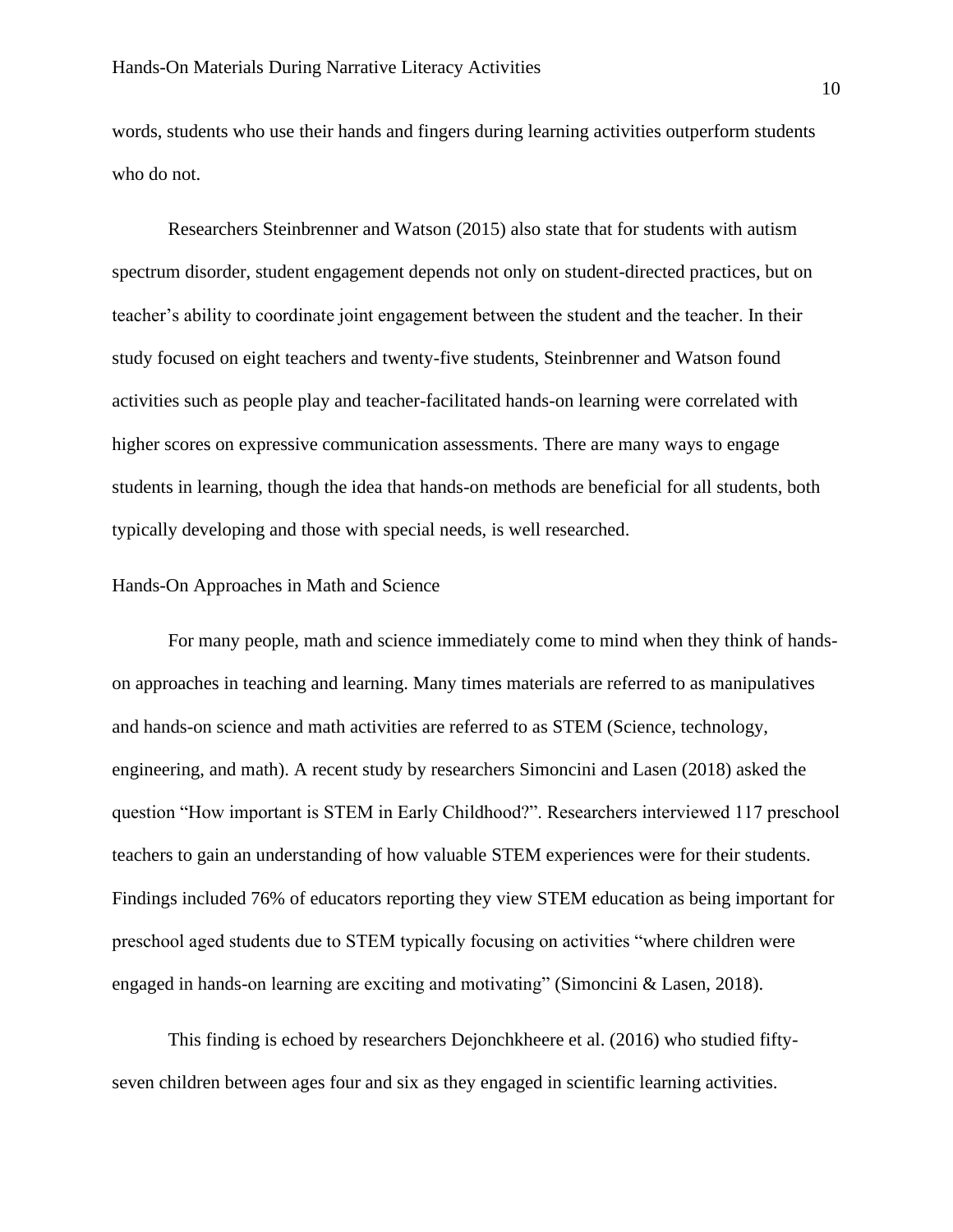Researchers found when given both hands-on exploration activities and teacher intervention, children in the intervention group nearly doubled their mean number of informative explorations. This study led the researchers to declare, "Action plays a fundamental role in learning concepts" (Dejonchkheere, et al., 2016). Not only do teachers of young children value hands-on experiences, but these experiences are also proven to be effective.

It is not enough, however, to simply present these activities to children. In a study by Jung, Brown, & Karp (2014), researchers found children learned more when their classroom was rich in manipulatives and when they had a highly effective teacher. When both of these factors were at play, children who participated in the study using math manipulatives increased their scores by 0.355 standard deviations from preassessment to post assessment (Jung, Brown, and Karp, 2014). In addition to this, the study brought to light an opposing finding young students were more likely to benefit from use of manipulatives than older students. A study of 6,900 students found young children are much more likely to achieve high markings in the areas of literacy and math if they are highly engaged and remain curious, according to a study by Shah, et al. (2018). One way to increase engagement, and therefore scores, is to embed use of hands-on materials.

#### Hands-On Approaches in Narrative Literacy

Use of a hands-on approach is not reserved for science and math and can be used for narrative literacy as well. In the study by Marley & Szabo (2010), seventy-six kindergarten and first graders were read various twenty sentence stories. Students used the same manipulatives for each story and placed them in certain spots to represent characters, events, and problems. Students were given a pretest and a posttest which was scored. Students' scores were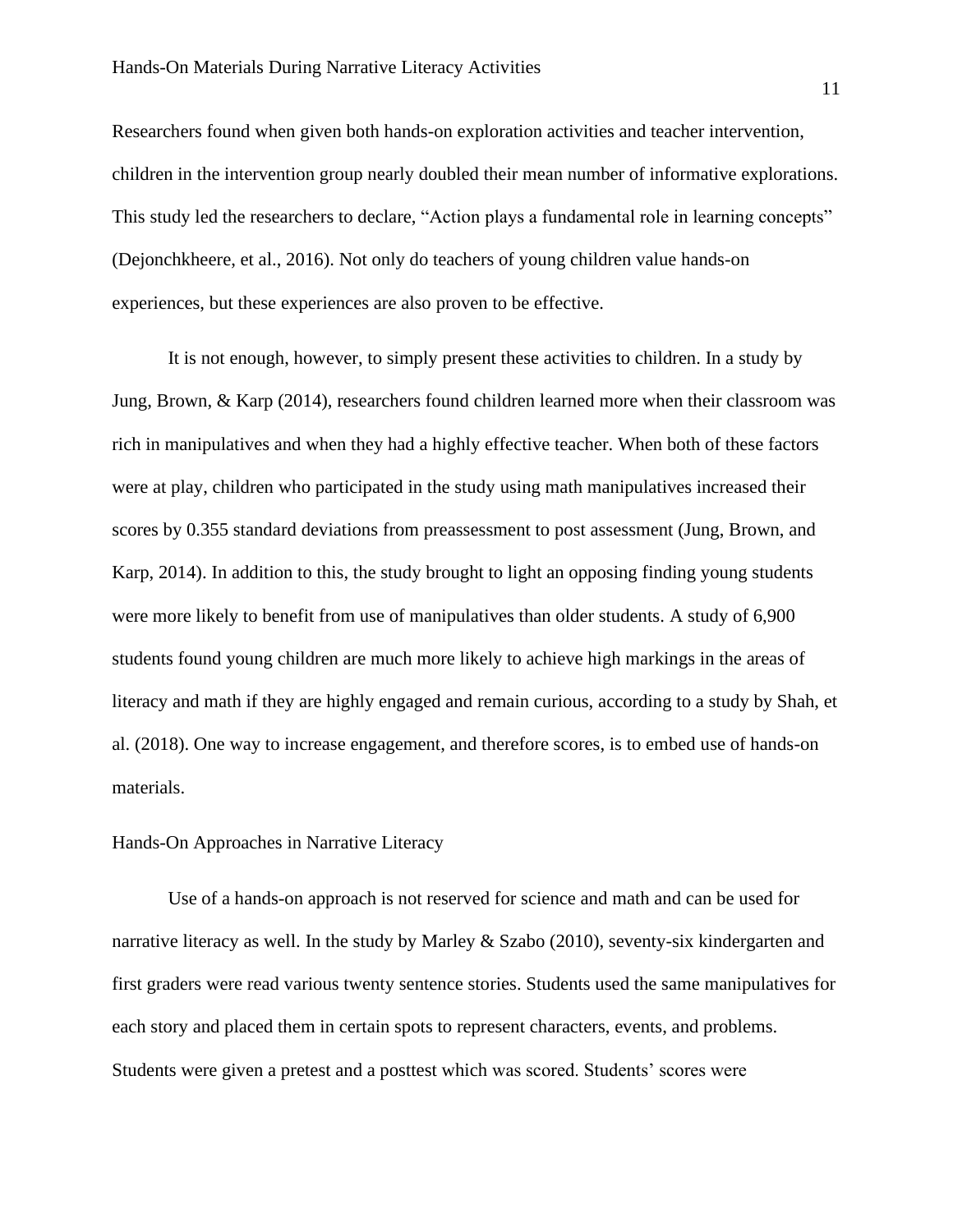significantly enhanced after using the manipulatives during the story. Researchers reported "physical manipulation…can enhance young children's listening comprehension", Marley & Szabo, 2010). Similarly to the research of Jung, Brown, and Karp (2014), younger children benefited more than older children from use of pictures and manipulatives.

Though similar in topic, a study focused on the benefits of using manipulatives during narrative literacy learning with older students resulted in a different conclusion. Researchers Marley et al. (2014) studied thirty-five third grade students as they used manipulatives during a story and were tested to determine their level of comprehension. Students at this age who used manipulatives while listening to a story were found to do only marginally better on the comprehension-based posttest than students who did not use manipulatives. Researchers' plans for future study included a scope and sequence of fading out manipulative supports as children grow older given their effectiveness for younger students and their lessened effectiveness for older students (Marley et al. (2014).

Though this type of support may not greatly benefit older students, it is highly effective for young children, especially those in preschool and kindergarten. For children in these young grade levels, large group intervention is needed to ensure mastery. In a study by Spencer et al. (2015), seventy-one preschool students in a Head Start setting were observed. Large group intervention included use of pictures and actions to help students remember plot events and characters. Findings showed large group, whole class intervention in narrative literacy domain improved students' ability to complete story retell activities and improved comprehension (Spencer, et al., 2015).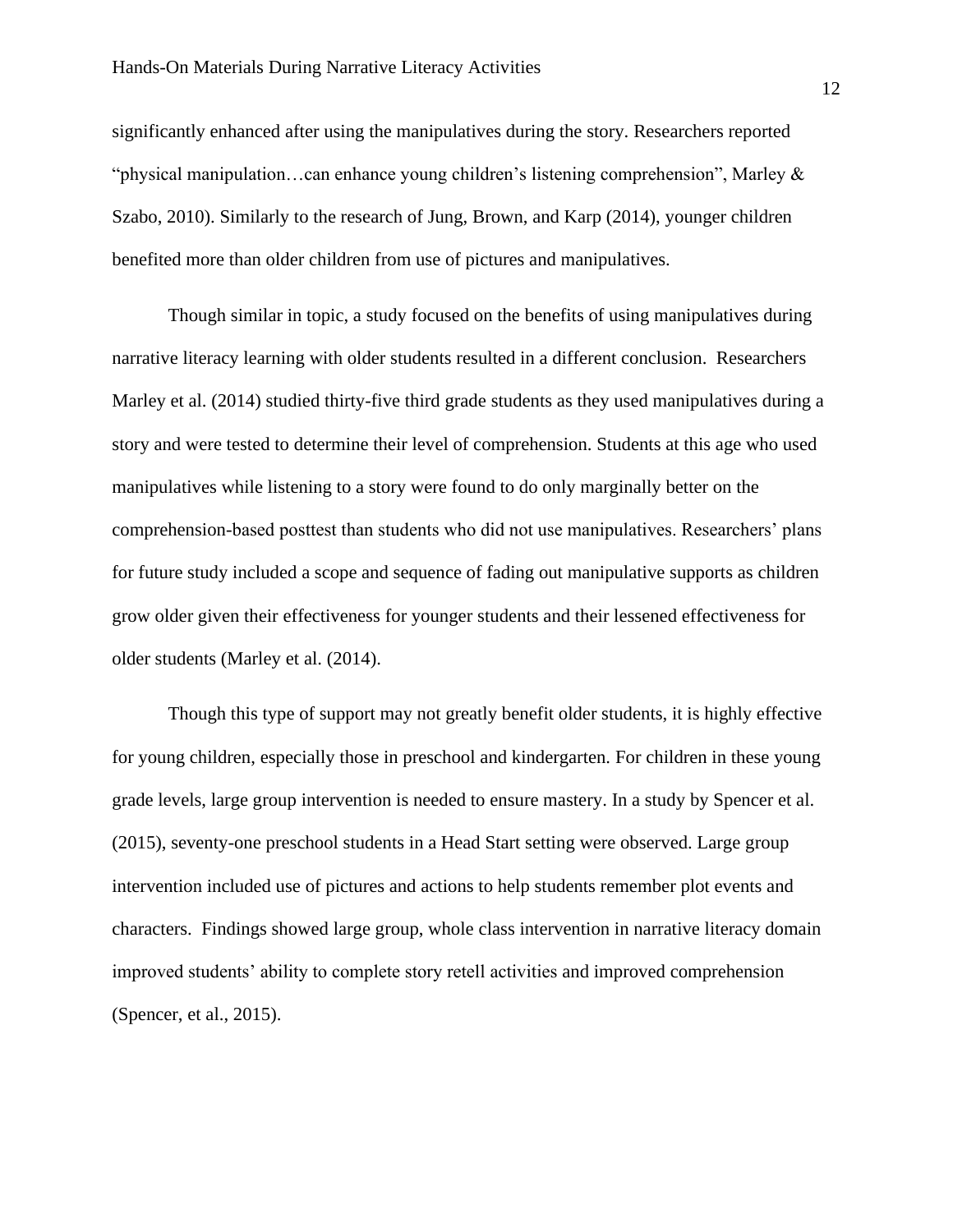Researchers Cavanaugh et al. conducted a comparable study through tracking Kindergarten students' scores, executive functioning, and motivation as they engaged in literacy learning through play. Kindergarten students were divided into a control group and a variable group and given the same pretest. The control group engaged in traditional, teacher directed instructional strategies. The variable group engaged in literacy learning through guided play. In both schools, students in the guided play groups made more progress than traditional instruction groups. Teacher observations pointed to students enjoying their work more and being more engaged in the play-based work.

Learning through this play-based work is traditional of a Montessori education. Researchers Courtier et al. (2021) tracked 196 preschoolers as they entered kindergarten. When assessment scores were tracked for each child throughout kindergarten, students who attended a Montessori preschool and engaged in play-based, hands-on learning outperformed students who attended a traditional preschool. Teachers of young students have many decisions to make as they plan for how to best engage students and provide instruction in narrative literacy. Research supports the use of hands-on instruction in this area to support both motivation and engagement and academic outcomes.

In addition to determining the benefits to general education students, researcher Charlotte Mucchetti (2013) took a different approach in order to study the effects of using shared reading and hands-on experiences with students with autism. The findings indicated providing hands-on materials was not enough for these students. In order to see increases in both comprehension and engagement, story materials needed to be adapted to meet the needs of each individual student. When this occurred, student engagement was high and between 87%-100% of students were engaged (Mucchetti, 2013). Researchers Buli-Holmberg, J., & Jeyaprathaban (2015) echoed this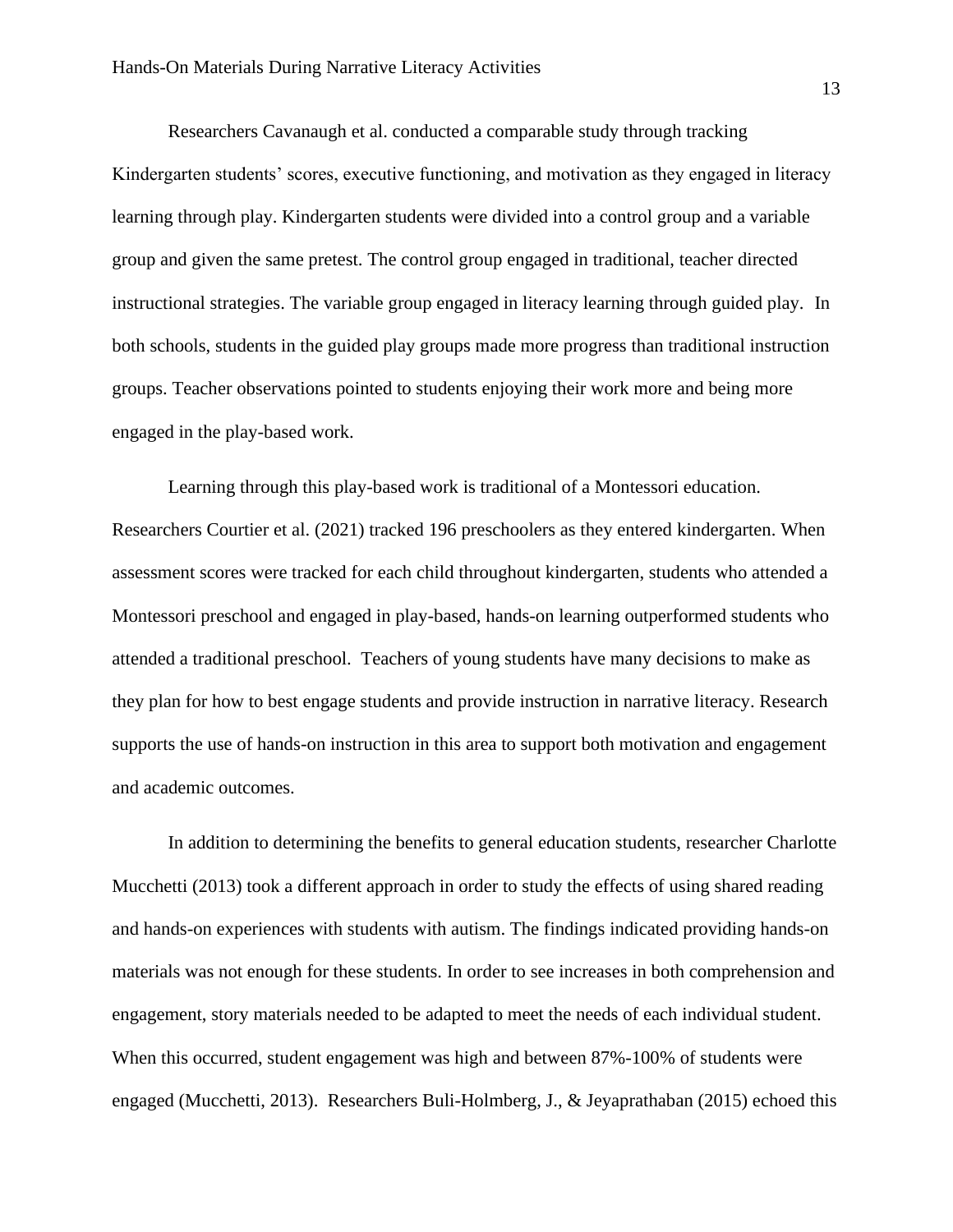with their study of eighty-three students in special education classrooms and their teachers. Results of the study revealed planning and designing curriculum which meets students' needs is imperative. Hands-on materials can work for all students, though some students with special needs may require additional thought and adaptation to reap the full benefits.

#### **Methods**

<span id="page-14-0"></span>The research questions this action research will strive to answer are:

- 1. Will use of hands-on materials during narrative literacy activities increase student comprehension?
- 2. Will use of hands-on materials during narrative literacy activities increase student engagement and decrease off-task behaviors?

Children participating in this action research are part of an all-inclusive preschool classroom in an urban Midwest setting. Students attend school Monday through Thursday from 8:40-3:40. There are seventeen students, three of whom are boys and fourteen of whom are girls. Of the students in the class, five receive IEP services in the area of adaptive behavior and speech services and two of these students have an additional goal area of behavior. Two additional students have IEP services for speech and language. Students goal areas encompass skills needed to self-regulate during teacher led activities and while unregulated. Ten students qualify for free and reduced lunch.

This action research will begin with determining student levels of engagement and comprehension of story characters and elements during a traditional read aloud in which students are expected to sit and listen to the story independent of material supports and after an intervention which affords students the opportunity to use hands-on, manipulative story maps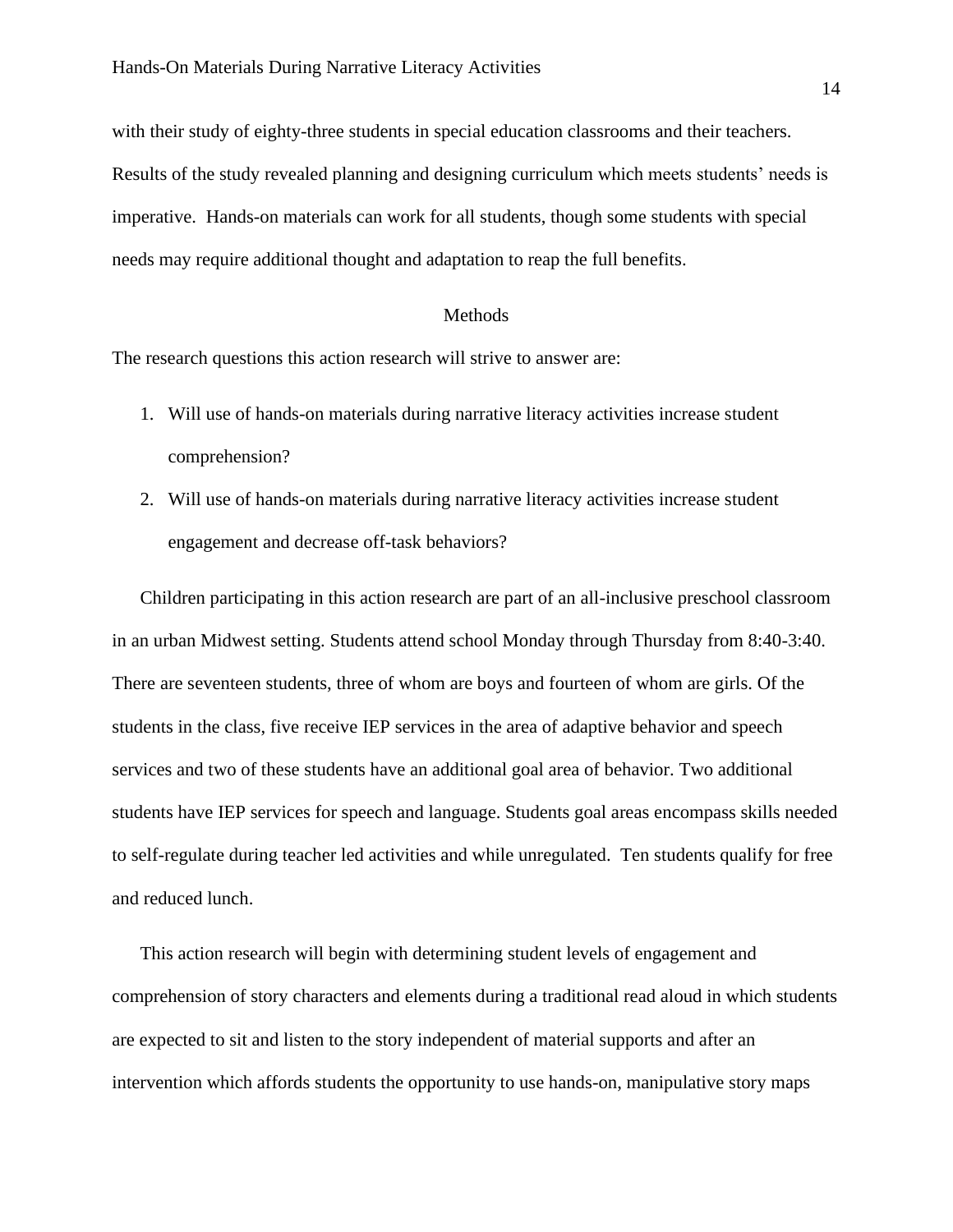during read aloud activities. The variable at play will be the use of the story map by all students in the class during intervention and at post assessment.

Data collected for the action research project was quantitative. Two sets of data were collected. The action research was completed over the course of four weeks with preassessment data completed during week one and post assessment data after intervention collected during week four. Intervention was delivered to students for three weeks in order to allow students time to both learn the proper use of the story maps and begin to feel comfortable using them independently prior to post assessment during week four. Data to determine student engagement during read aloud experiences as well as data to determine each student's level of comprehension of the text they had heard was collected. Data was collected by the classroom teacher and by two classroom paraprofessionals.

Two data collection forms were created to keep data collection standardized. The first is a rubric used to measure students' level of comprehension of stories read aloud. Students were scored on a scale of 1-5 with a score of 4 aligning to proficiency in both the Iowa Early Learning Standards 6.2.6 and Teaching Strategies GOLD Objectives 18a. Interacts during reading experiences, book conversations, and text reflection and 18c. Retells stories and recounts details from informational texts. Another data collection form was created consisting of a table stating each students' name as well as room to mark tallies for off task behavior.

The first data collection occurred during the read aloud experience. While the teacher read each book to the whole group, two paraprofessionals watched the students and put a tally by their name each time a student engaged in an off-task behavior. Off task behaviors were defined as: talking or making sounds, looking around the classroom, playing with clothing or found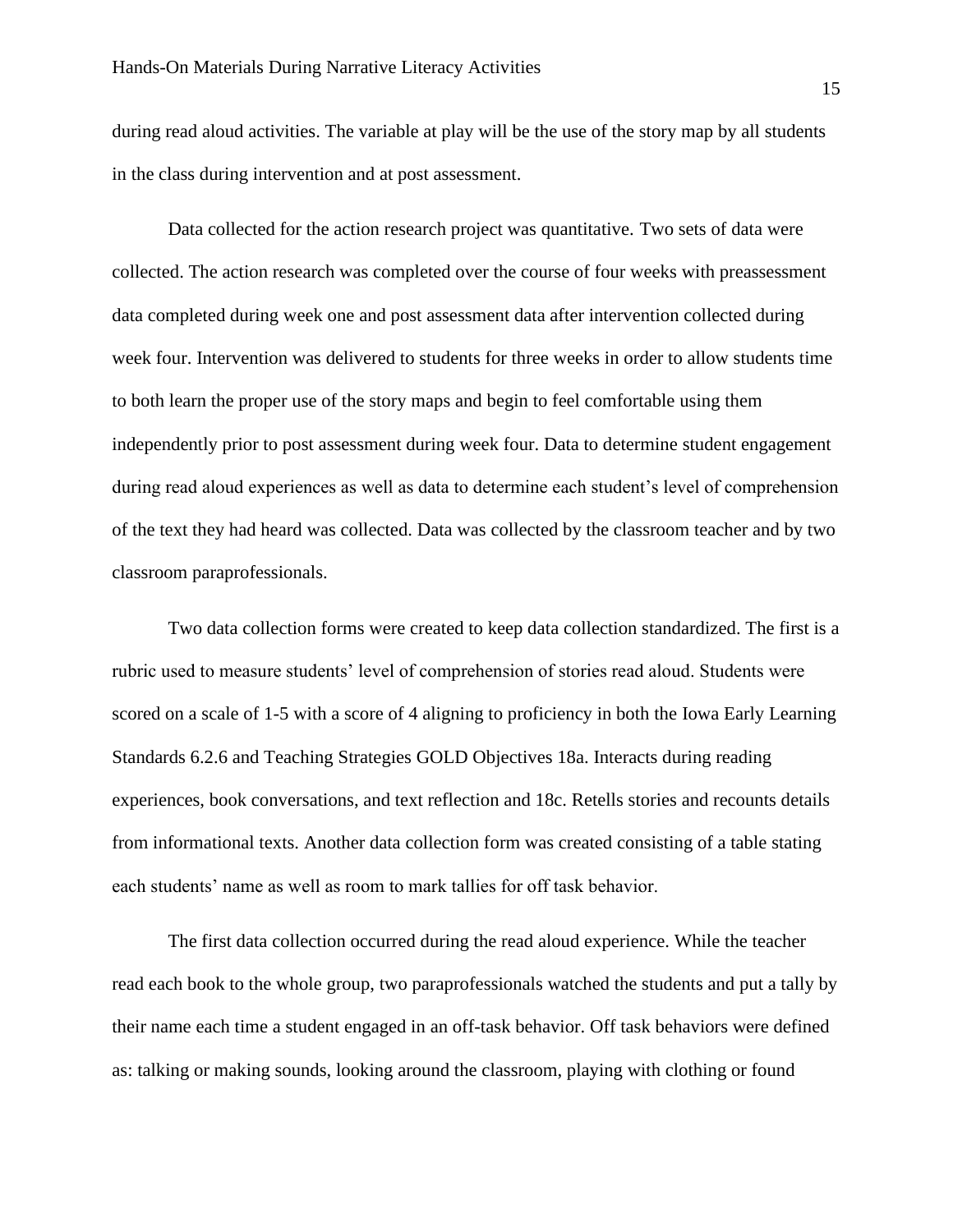items, or leaving the carpet space. The two paraprofessionals were trained on what to look for and how to track each off-task behavior. Prior to the first data collection session, paraprofessionals received twenty minutes of instruction and prior to the final data collection session, paraprofessionals received a ten-minute refresher on data collection methods and expectations. One para took the data on eight children and one para took data on nine children. Two paraprofessionals took the data to increase the accuracy of the data due to having to watch approximately half of the class instead of the entire class during the duration of the read aloud. Students were divided based on their assigned spot during the read aloud so each paraprofessionals' attention could be more focused to one section of the carpet.

Second data collection occurred after the reading experience. Each student sat one on one with the classroom teacher to discuss the read aloud. The classroom teacher began each interaction with "Tell me what happened in the book  $\blacksquare$ ". If a student did not answer, said, "I don't know", or otherwise indicated they were not able to answer the question, a further prompt was given. For the book *Trashy Town* by Andrea Zimmerman and David Clemesha the prompt was "What did Mr. Gilly do for the town?" For the book Bark George by Jules Fiffer, the prompt was "What did the dog George do?". The classroom teacher scribed the student's responses as they talked about the story. The classroom teacher gave each student a score on the rubric based on their spoken response. All students were individually assessed within one hour of listening to the story.

Data was collected in this manner first the book *Trashy Town* prior to intervention. During the read aloud experience for this book, students were not given any hands-on materials. They were expected to sit and listen to the story while the classroom teacher read. Students then received the class-wide intervention of using hands-on, manipulative activities called story maps.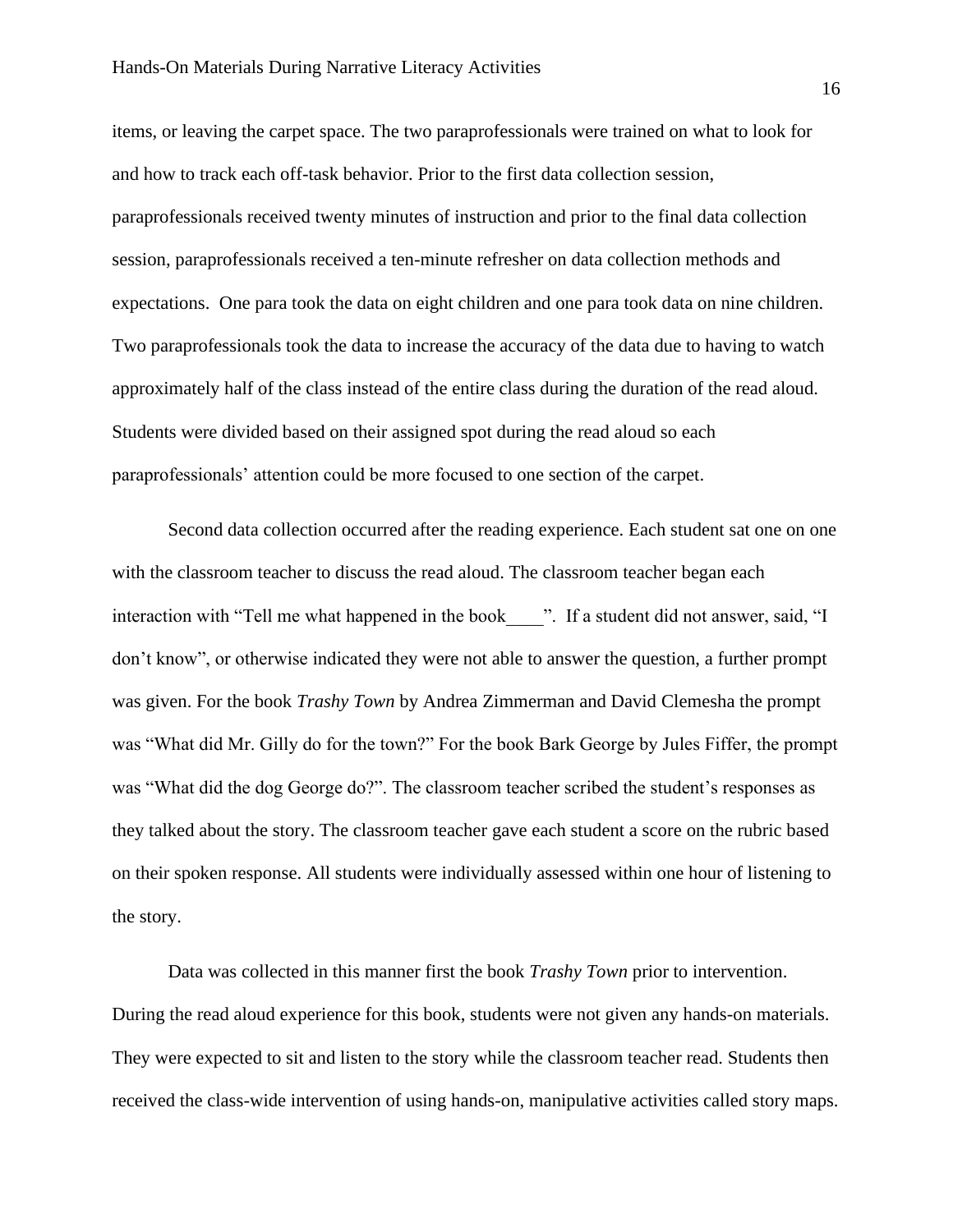During the read aloud of the book Bark George, students were given a story map in consisting of an outline of the dog, George, filled with pictures of the animals in his tummy when he went to the vet. The pictures were attached to George by Velcro. As the classroom teacher read the story, the students would follow along on their own story map by taking the animal out of the dog's tummy and placing them along the bottom of the story map. Students physically manipulated the picture of each animal according to the plot event occurring in the story read by the classroom teacher.

Student comprehension data was collected and stored electronically in on a password protected device. Student engagement data measuring off-task behaviors was collected on paper using a tally mark system. The data was then transferred to be stored electronically in on a password protected device. The paper copies of the data were shredded to project student confidentiality.

To determine answers to the research questions, a chi-square test of association will be performed. Additionally, rubric scores from pretest and posttest will be analyzed. Through comparing pretest and posttest scores, it can be determined 94% of students made growth in the area of story comprehension through the intervention of hands-on, manipulative story maps during read aloud activities. Students also had a dramatically reduced number of off-task behaviors during read alouds when given hands-on, manipulative story maps.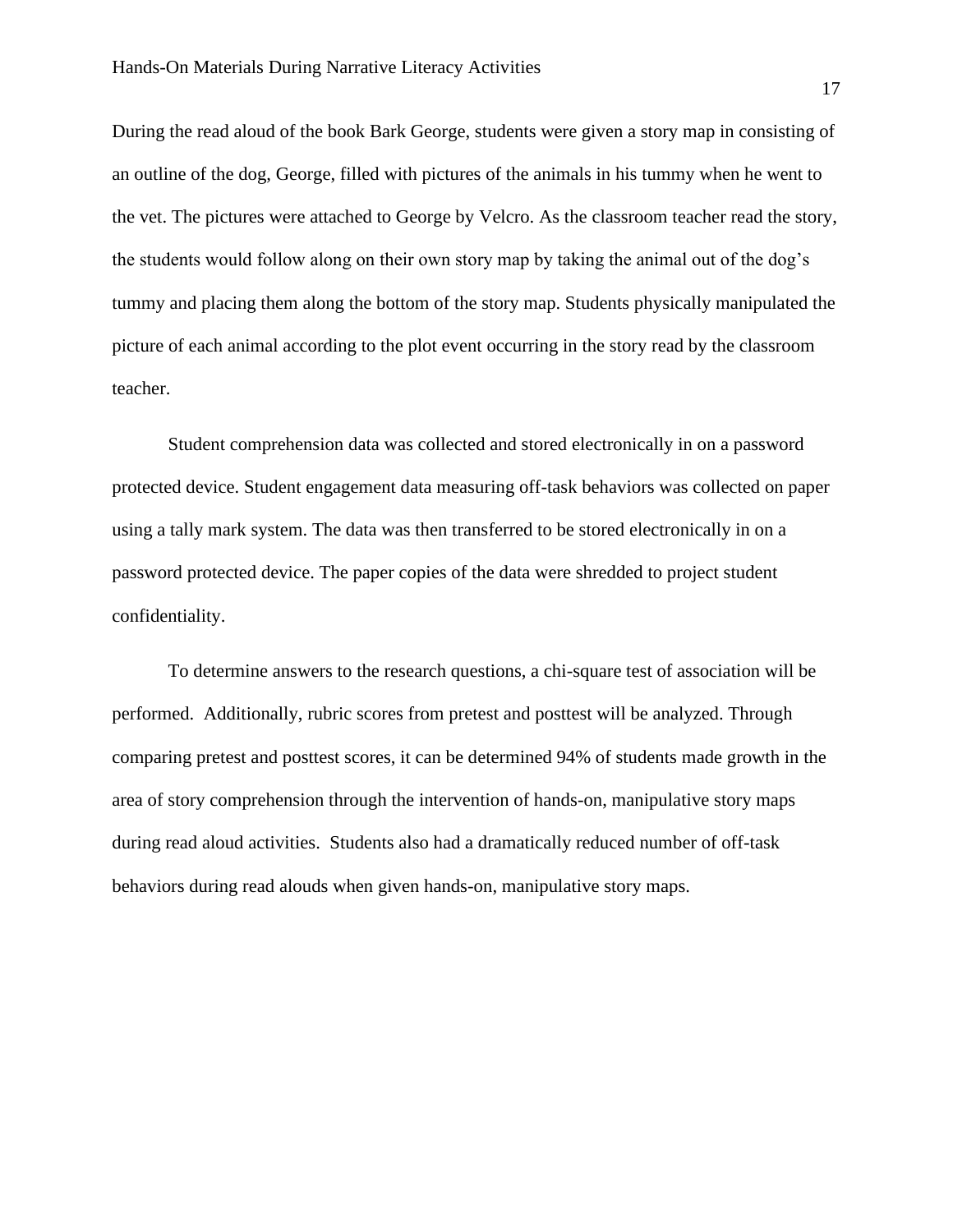#### Data Analysis

Research was completed in an all-inclusive preschool classroom located within a Preschool through 5<sup>th</sup> grade elementary school in an urban city in the Midwest region of the United States. Seventeen preschool students were observed while listening to a story during a large group literacy lesson. Students were observed first with no hands-on materials during the story and then assessed to gain understanding of their level of comprehension of the story. During the literacy lesson, student engagement was also tracked. Prior to intervention, fourteen of the students were not proficient in the area of story comprehension. Three students were proficient in this area. In addition, prior to intervention, eight students showed equal to or less than the expected number of off task behaviors determined by age. Nine students showed more than expected numbers of off task behaviors determined by age.

Students then participated in an intervention using hands-on, interactive materials during the story. Student engagement was tracked, and assessment was given to determine levels of comprehension. A chi-squared test of association was conducted to determine if students' comprehension scores increased with the intervention of the use of hands-on, interactive materials during the literacy lesson. Results of the chi-squared test of association were  $X_2$  (1,  $N=17$ ) = 7.7714, p  $\leq$  0.005. Students were more likely to score at proficiency or exceeding proficiency with the intervention of using hands-on, interactive materials during the literacy lesson.

A chi-squared test of association was also conducted to determine if students' number of off task behaviors significantly decreased due to intervention. Results of the chi-squared test of association were  $X_2$  (1, N=17) = 3.113,  $p \le 0.077$ . Use of hands-on, interactive materials did not significantly decrease students' number of off-task behaviors.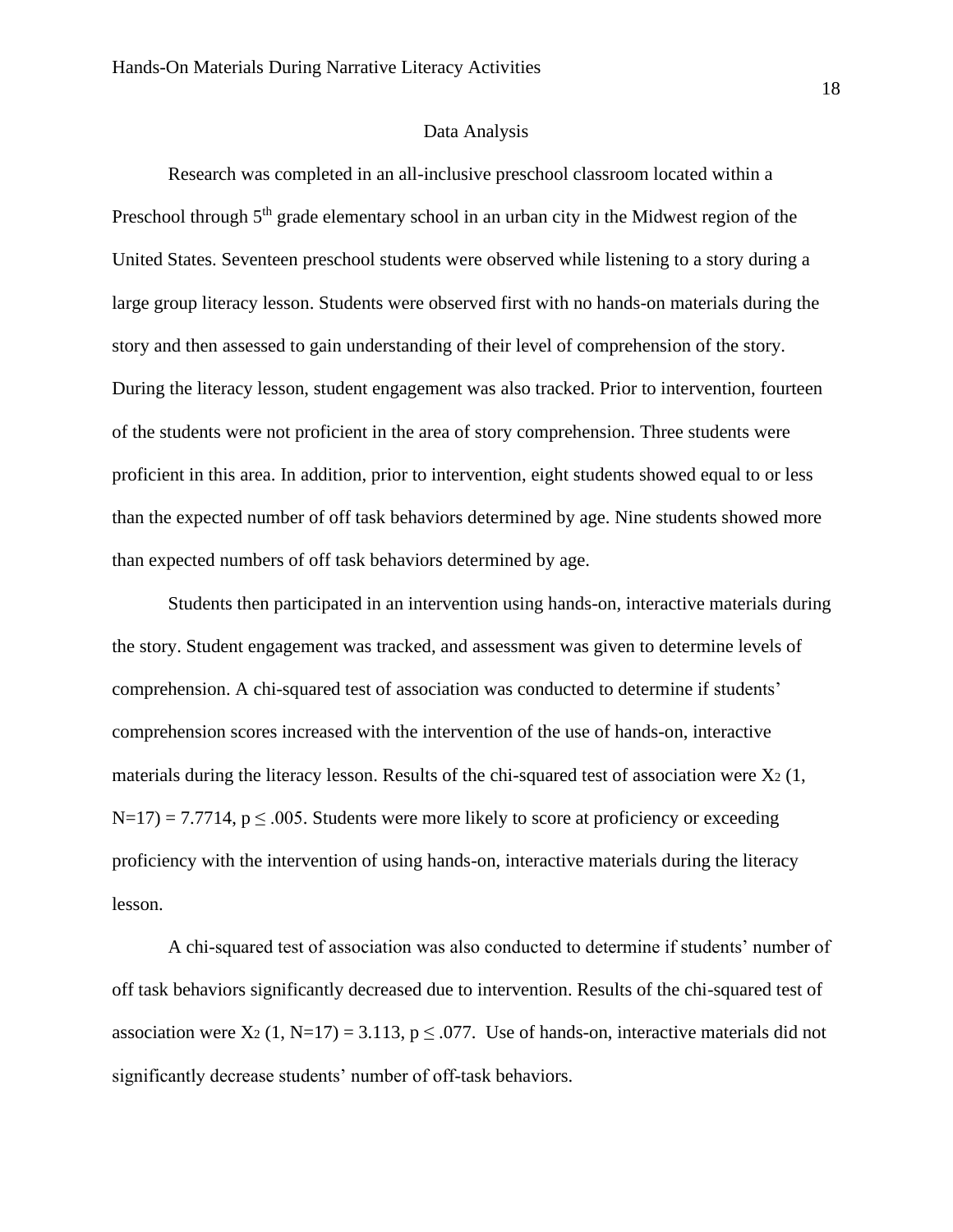#### Discussion

#### <span id="page-19-0"></span>Summary of Major Findings

Results of the action research show student use of hands-on, interactive materials during read aloud literacy activities increases student comprehension. The study shows through use of this method of intervention, 94% of students made growth from assessment prior to intervention to assessment post intervention. Additionally, prior to intervention, 17% of students were proficient on the story comprehension rubric and after intervention, 64% of students were proficient on the story comprehension rubric. The reasoning behind this finding is students are able to make more concreate connections with the story events and characters when they are able to physically manipulate pieces correlating to the story in real time, as the story is read.

Additionally, action research results also show student use of hands-on, interactive materials during read aloud literacy activities does not have a significant impact on the number of off task behaviors students engage in during the read aloud. While a vast majority of students did show a decrease in the number of off task behaviors during intervention, the results were not conclusive during a chi-squared test of association to determine a relationship between the intervention and the decrease of off task behaviors. It is, however, worth noting that prior to intervention, nine out of seventeen students engaged in a number of off task behaviors greater than expected, while only four out of seventeen students engaged in a number of off task behaviors greater than expected after intervention.

This class-wide intervention was overall successful in supporting students to meet higher outcomes in the area of story comprehension. Through consistent use of hands-on, interactive materials during read aloud literacy lessons, students are able to take charge of their learning, make connections between what they hear, see, and do, and commit more information to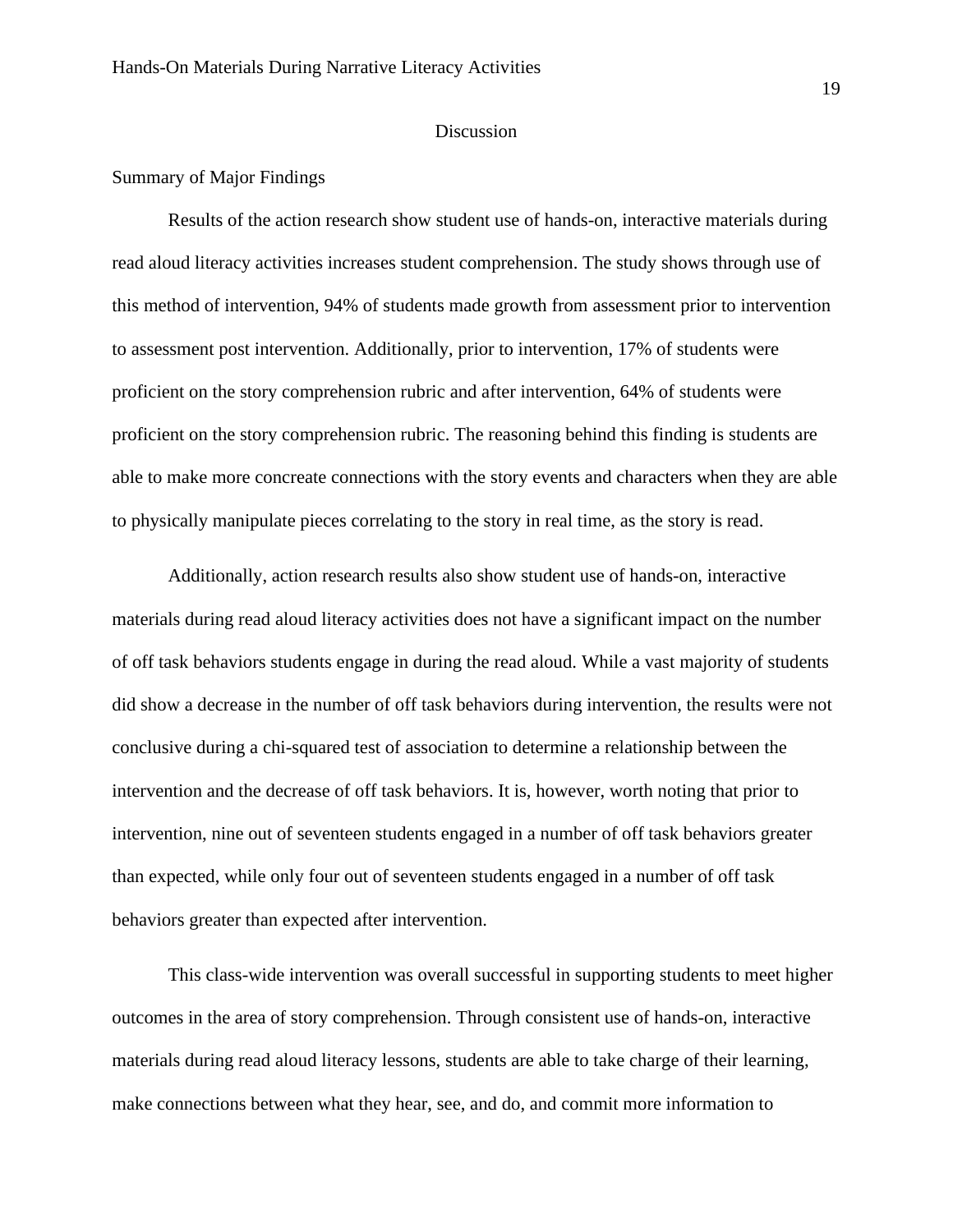memory than they can when simply listening to the story being read. Hands-on, interactive materials allow children to take an active role in what has historically been a passive activity, leading to higher levels of comprehension.





Number of Students Proficient in Story Comprehension

Chart 2: Number of Students Who Made Growth



Number of Students Who Made Growth on Story

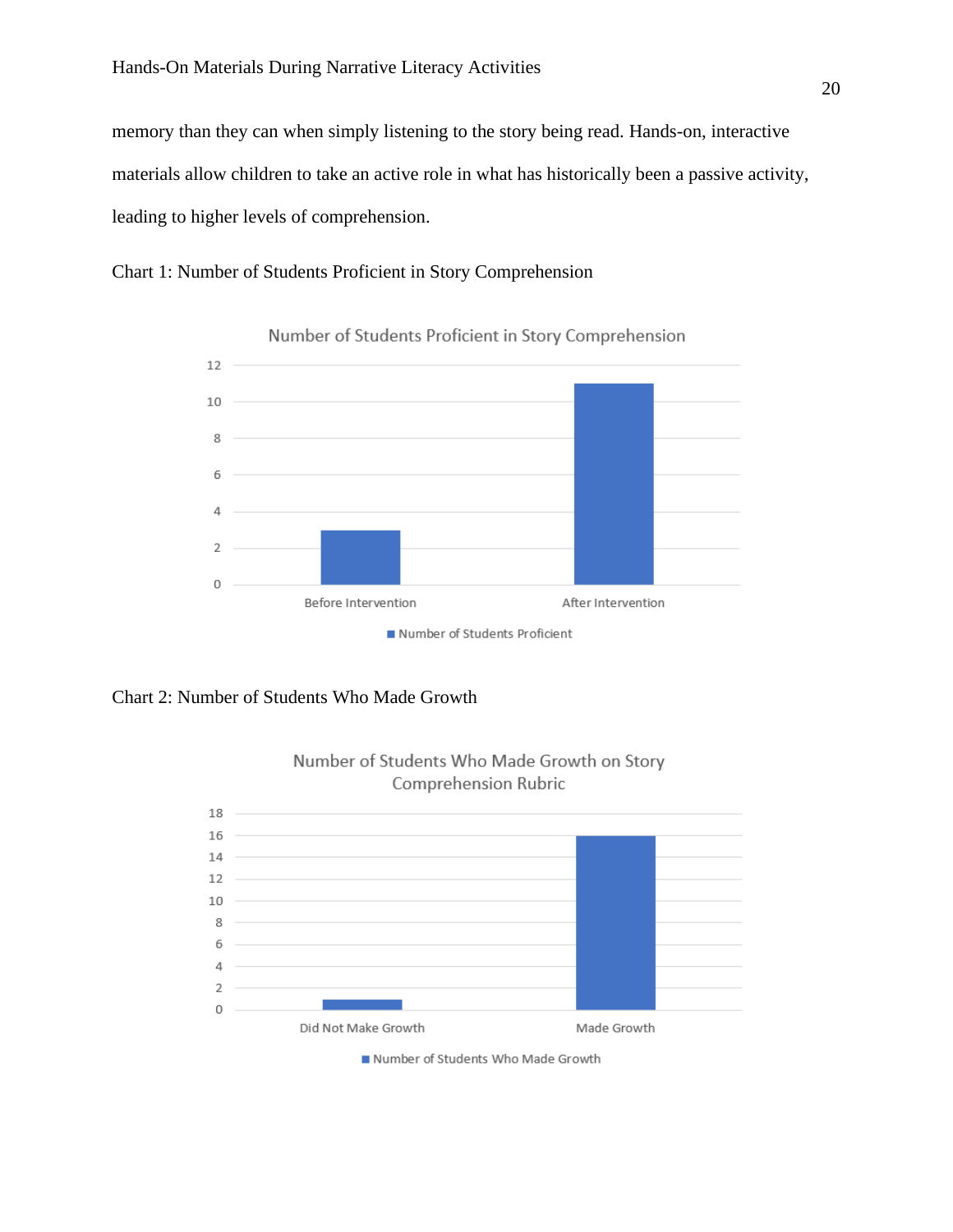



**Student Off Task Behaviors** 

### Limitations of the Study

<span id="page-21-0"></span>Limitations of the action research include the limited number of students, teachers, and teachers' assistants participating in the study. A total of seventeen students, one teacher, and two teachers' assistants were involved. This may have led to some occurrences of off task behavior being missed by the teachers' assistants collecting data due to the high number of students they were responsible for observing at once. Additionally, the small student sample leads to the question of the data being supported should the sample size increase. One teacher was involved in the study. This does not allow different teaching styles, language usage, or personal teacher engagement styles to be considered when analyzing data.

#### Further Study

<span id="page-21-1"></span>The next step would be to implement this study in other Preschool classrooms on a larger scale. Teachers in Preschool and Kindergarten classrooms would be shown the results of the study to increase their understanding prior to deciding if this intervention would be of interest. Teachers would participate in a professional learning opportunity to engage them in learning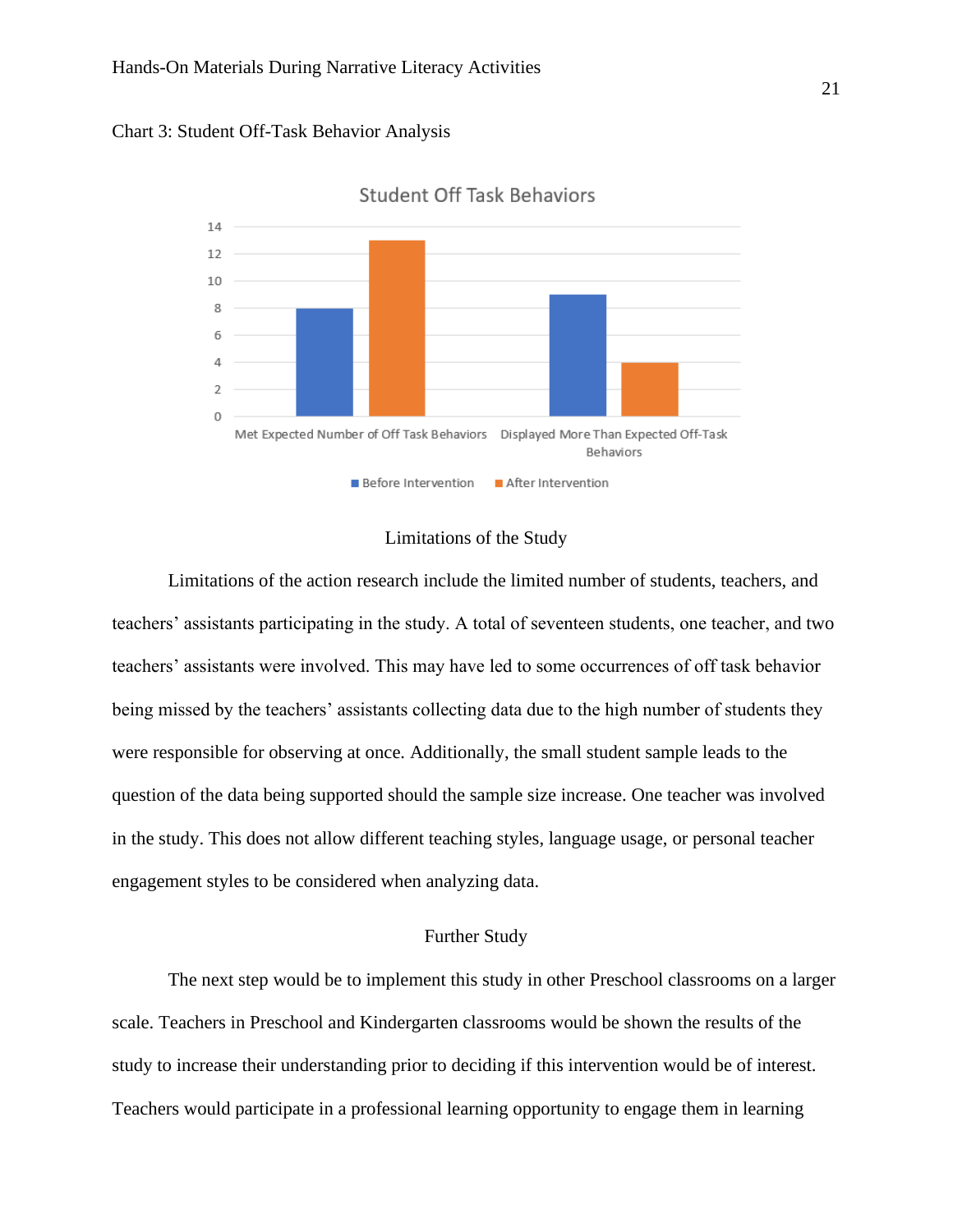around how to create their own hands-on, interactive materials and how to effectively add them to their literacy routine. Additional preparation time would be given to teachers implementing this intervention due to the time required to prepare class sets of hands-on, interactive materials.

### Conclusion

Considerable research has been done to support use of hands-on learning with young students. The subject areas of mathematics and science are well researched while use of handson materials during literacy activities are still being studied. This study provides support to past research showing use of hands-on, interactive materials during large group narrative literacy activities works for young students. Preschoolers observed in this study made a significant amount of growth from preassessment to assessment post intervention. Students using hands-on materials during literacy activities showed greater comprehension skills and on task behaviors than they did while not using interactive materials prior to intervention. Ninety-four percent of students in this study made growth from preassessment to post assessment and sixty-four percent of students grew from not proficient to proficient through the intervention of using hands-on materials during narrative literacy activities. The results of this study indicate that, much like science and mathematics, literacy is a subject area hands-on materials should be incorporated into.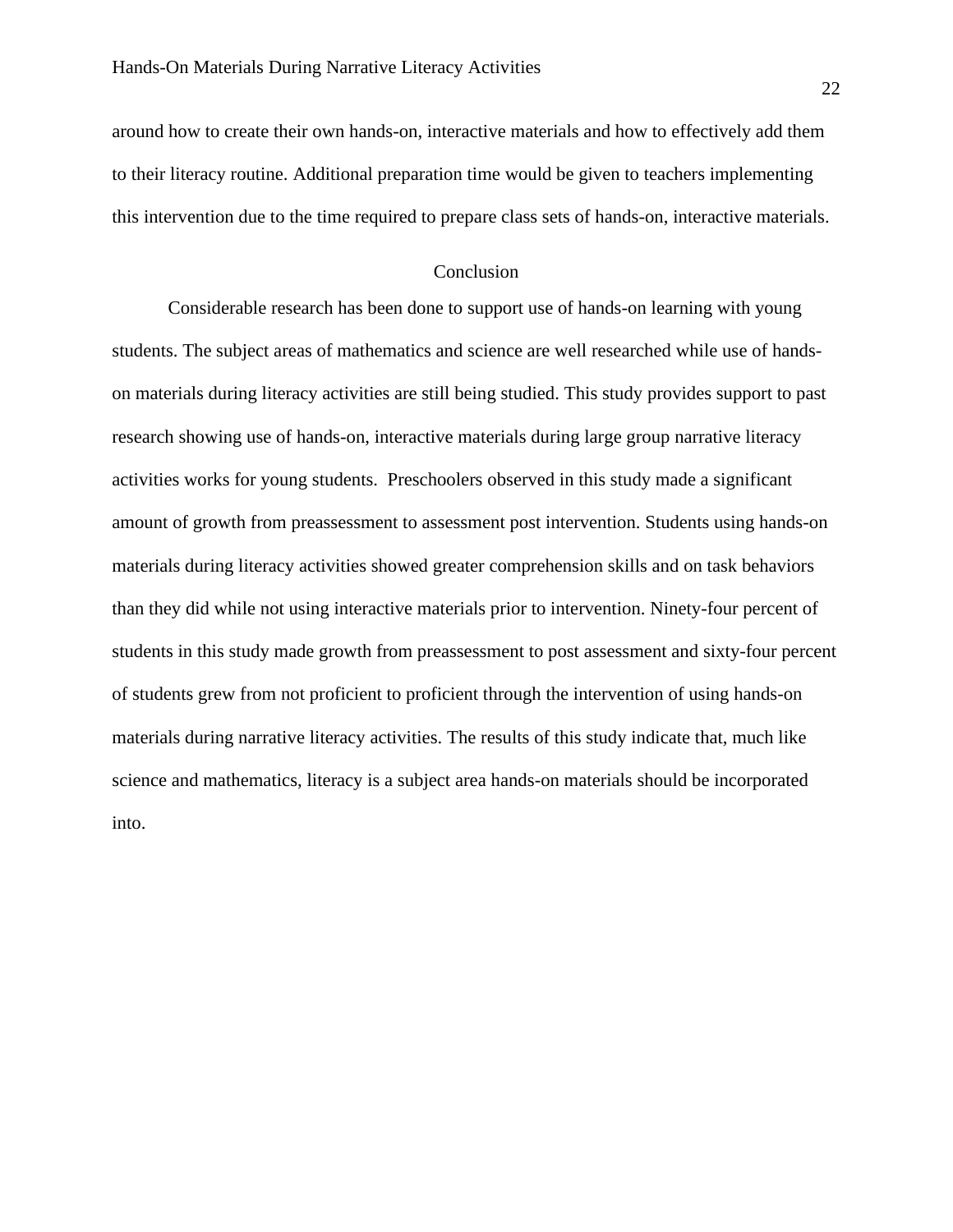#### **References**

- Buli-Holmberg, J., & Jeyaprathaban, S. (2015, November 30). *Effective practice in inclusive and special needs education.* International Journal of Special Education. Retrieved February 5, 2022, from https://eric.ed.gov/?id=EJ1099986
- Cabell, S. Q., DeCoster, J., LoCasale-Crouch, J., Hamre, B. K., & Pianta, R. C. (2013). Variation in the effectiveness of instructional interactions across preschool classroom settings and learning activities. *Early Childhood Quarterly*, *28*, 820–830. Retrieved February 15, 2022.
- Cavanaugh, D. M., Clemence, K. J., Teale, M. M., Rule, A. C., & Montgomery, S. E. (2017). Kindergarten scores, storytelling, executive function, and motivation improved through literacy-rich guided play. *Early Childhood Education Journal*, *45*(6), 831–843. <https://doi.org/10.1007/s10643-016-0832-8>
- Chow, J. C., Granger, K. L., Broda, M. D., & Peterson, N. (2021). Predictive role of classroom management in literacy development in preschool children at risk of ebd. *Behavioral Disorders*, *47*(1), 53–63. https://doi.org/10.1177/0198742920972322
- Colliot, T., & Jamet, É. (2019). Asking students to be active learners: the effects of totally or partially self-generating a graphic organizer on students' learning performances. *Instructional Science, 47*(4), 463-480. [http://dx.doi.org/10.1007/s11251-](http://dx.doi.org/10.1007/s11251-019-09488-z) [019-09488-z](http://dx.doi.org/10.1007/s11251-019-09488-z)
- Courtier, P., Noveck, I. A., Léone, J., & Prado, J. (2021). Effects of montessori education on the academic, cognitive, and social development of disadvantaged preschoolers: a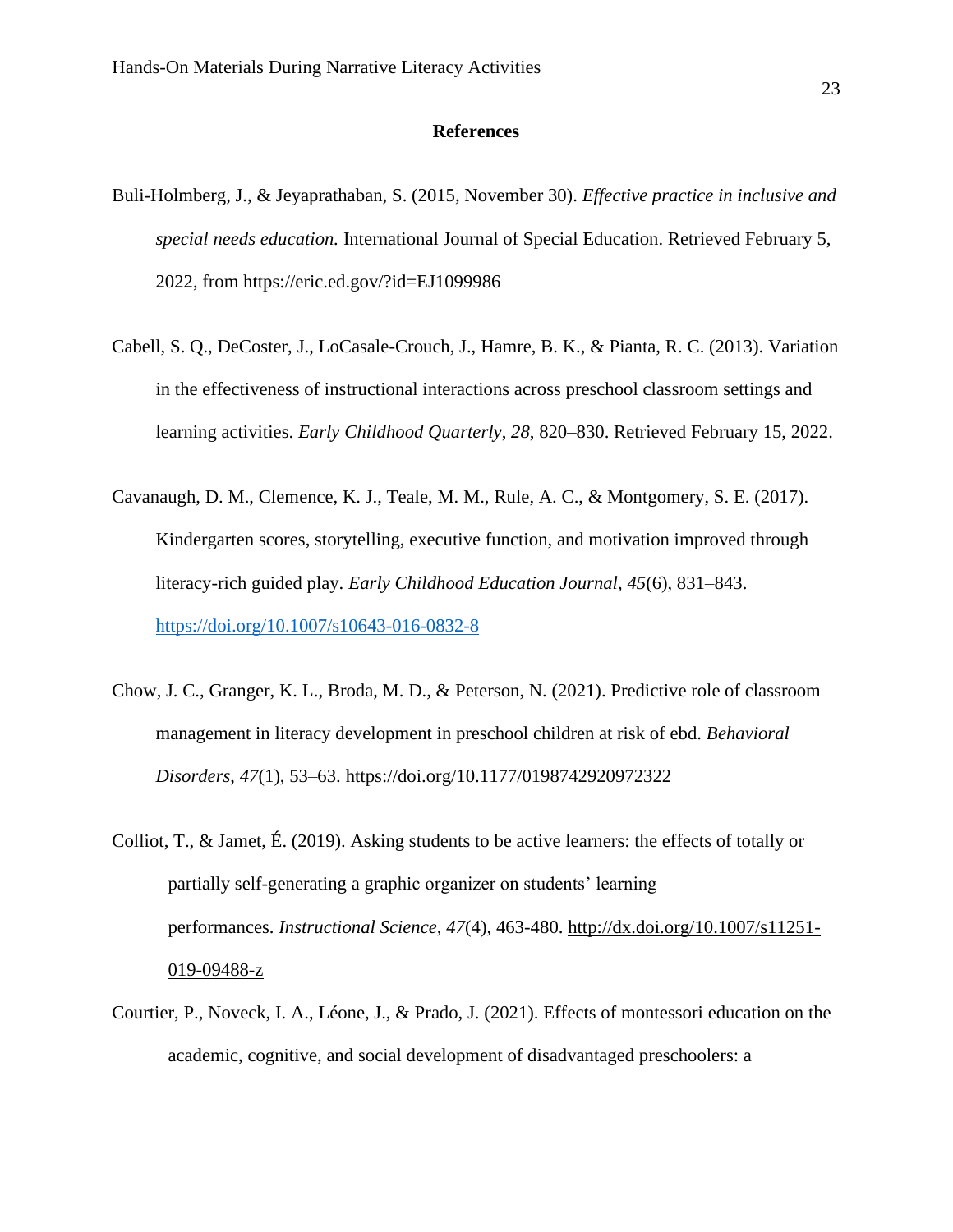randomized controlled study in the french public‐school system. *Child Development*, *92*(5), 2069–2088. https://doi.org/10.1111/cdev.13575

Dejonckheere, P. J. N., De Wit, N., Van de Keere, K., & Vervaet, S. (2016). Exploring the classroom: Teaching science in early childhood. *International Electronic Journal of Elementary Education, 8*(4), 537-557.

http://ezproxy.nwciowa.edu/login?url=https://www.proquest.com/scholarlyjournals/exploring-classroom-teaching-science-early/docview/1807740291/se-2

- Dykstra Steinbrenner, J. R., & Watson, L. R. (2015). Student engagement in the classroom: the impact of classroom, teacher, and student factors. *Journal of Autism and Developmental Disorders*, *45*(8), 2392–2410.<https://doi.org/10.1007/s10803-015-2406-9>
- Harvey, H., Dunlap, G., & McKay, K. (2021). Primary and secondary effects of prevent-teachreinforce for young children. *Topics in Early Childhood Special Education*, *41*(2), 100– 114.
- Infurna, C. J. (2020). What makes a great preschool teacher? best practices and classroom quality in an urban early childhood setting. *International Electronic Journal of Elementary Education*, *13*(2), 227–239.
- Jung, E., Brown, E. T., & Karp, K. S. (2014). Role of teacher characteristics and school resources in early mathematics learning. *Learning Environments Research, 17*(2), 209- 228.<http://dx.doi.org/10.1007/s10984-014-9159-9>
- Korbach, A., Ginns, P., Brünken Roland, & Park, B. (2020). Should learners use their hands for learning? results from an eye-tracking study. *Journal of Computer Assisted Learning*, *36*(1), 102–113. https://doi.org/10.1111/jcal.12396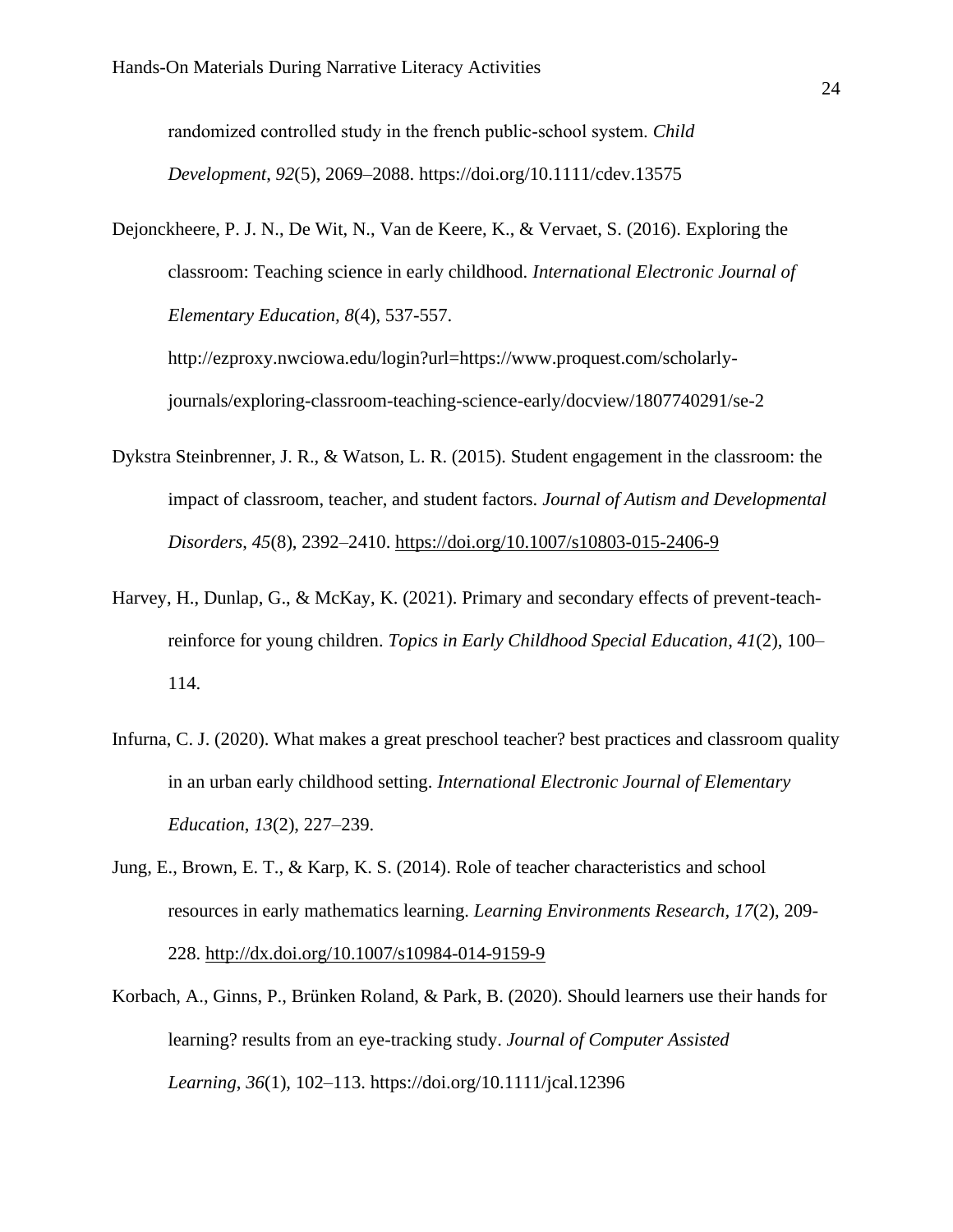- Kosmas, P., Ioannou, A., & Retalis, S. (2018). Moving bodies to moving minds: a study of the use of motion-based games in special education. *Techtrends*, *62*(6), 594–601. <https://doi.org/10.1007/s11528-018-0294-5>
- Marley, S. C., Levin, J. R., & Glenberg, A. M. (2010). What cognitive benefits does an activitybased reading strategy afford young native american readers? *The Journal of Experimental Education*, *78*(3), 395–417.
- Marley, S. C. & Szabo, Z. (2010). Improving children's listening comprehension with a manipulation strategy. *The Journal of Educational Research*, *103*(4), 227–238.
- Mucchetti, C. A. (2013). Adapted shared reading at school for minimally verbal students with autism. *Autism : The International Journal of Research and Practice*, *17*(3), 358–72. https://doi.org/10.1177/1362361312470495
- Ritz, M., Noltemeyer, A., Davis, D., & Green, J. (2014). Behavior management in preschool classrooms: insights revealed through systematic observation and interview. *Psychology in the Schools*, *51*(2), 181–197.<https://doi.org/10.1002/pits.21744>
- Shah, P. E., Weeks, H. M., Richards, B., & Kaciroti, N. (2018). Early childhood curiosity and kindergarten reading and math academic achievement. *Pediatric Research*, *84*(3), 380– 386. https://doi.org/10.1038/s41390-018-0039-3
- Simoncini, K., & Lasen, M. (2018). Ideas About STEM Among Australian Early Childhood Professionals: How Important is STEM in Early Childhood Education? *International Journal of Early Childhood, 50*(3), 353-369. http://dx.doi.org/10.1007/s13158-018-0229- 5